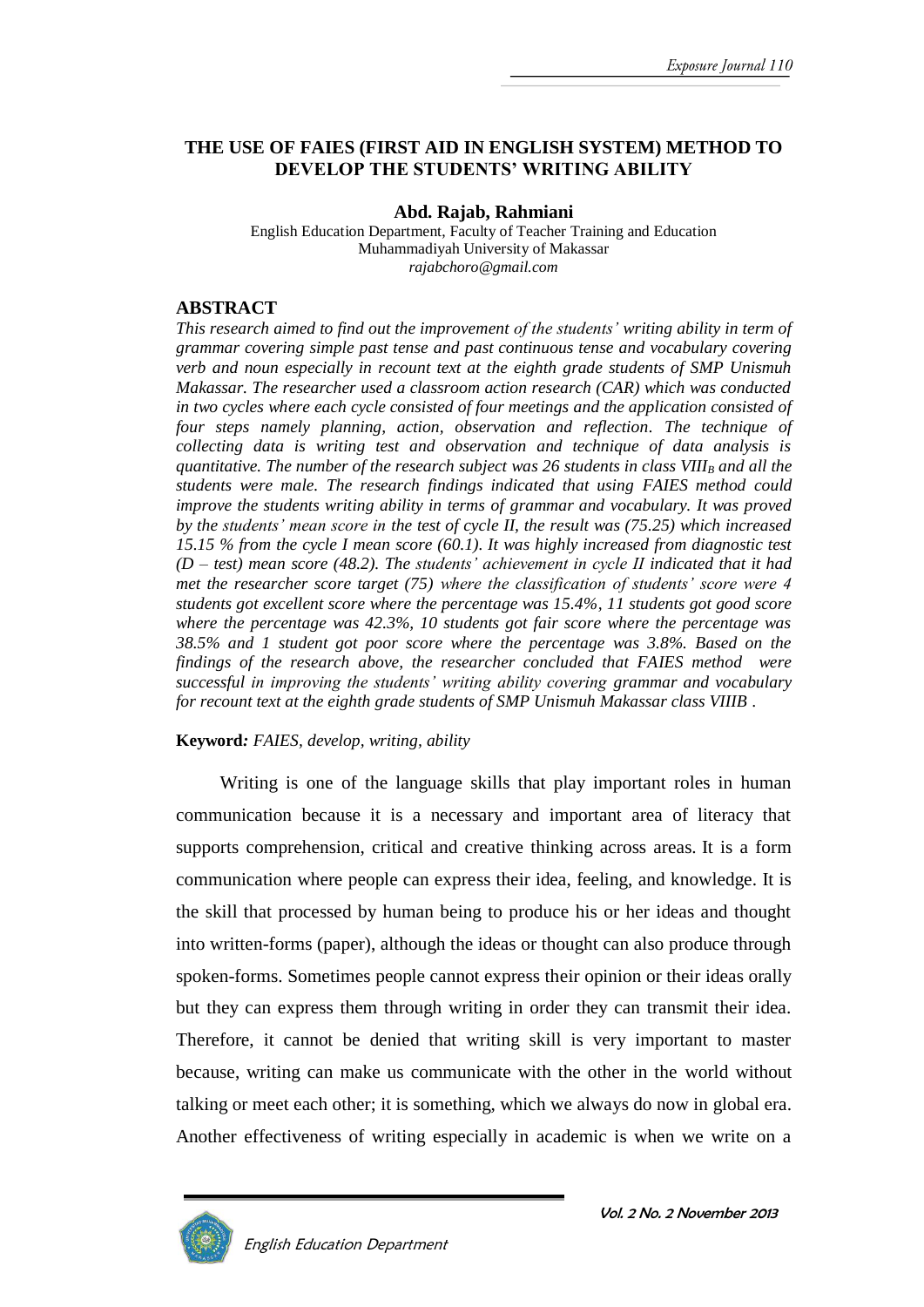subject, it will make us be active learners rather than passive receiver of information like I write then I remember. It also helps us absorb and process information from a topic that we are going to write and we will be deeply involved to the subject in order to get good sense.

Another beneficial of writing is it is important for many aspects of social, practitioners, and professional of communication. Those who have difficulties in expressing themselves in writing are handicapped in society. Schwegler in Sudarman (2011) also explained that writing is one of the hardest things that people do because it requires thinking. He also said that, there are several components in writing that should be mastered in writing such as grammatical structure, vocabulary, coherence, organization, and content. Those components are related to one another in order to produce a good writing. The absence of one of those components will produce poor result of writing.

As we know, one of the most difficult of language skills is writing. The ability to write strongly dealt with the use of punctuation, structure, vocabulary, and organization of paragraph. On the other hand, writing is one way to develop our opinion, ideas, or our thought for formal or informal sentences. And also there are many aspects that make students cannot write well, such as; they do not have enough ideas to write, they cannot generate a good writing, the class climate does not support or probably they do not understand what they must do. But more than all, there are two classic problems that to be some causes why the students cannot write in English language because they are less the vocabulary and cannot use grammar in their writing. It makes the students lazy to write by using English language. In this case, the researcher has found similar case among the student of SMP Unismuh Makassar especially at class VIII<sub>B</sub>. According to English teacher of SMP Unismuh Makassar, the biggest problem of the students to write in English language, because they are lack vocabulary and they cannot write a paragraph and even a sentence with correct grammar. Furthermore, even they have an idea on their head they cannot write it down.

Based on the result of diagnostic test at  $VIII_B$  class of SMP Unismuh Makassar, the mean score of the students' achievement in writing English was very low. It was about 48.2 mean score but the standard of curriculum (KKM)

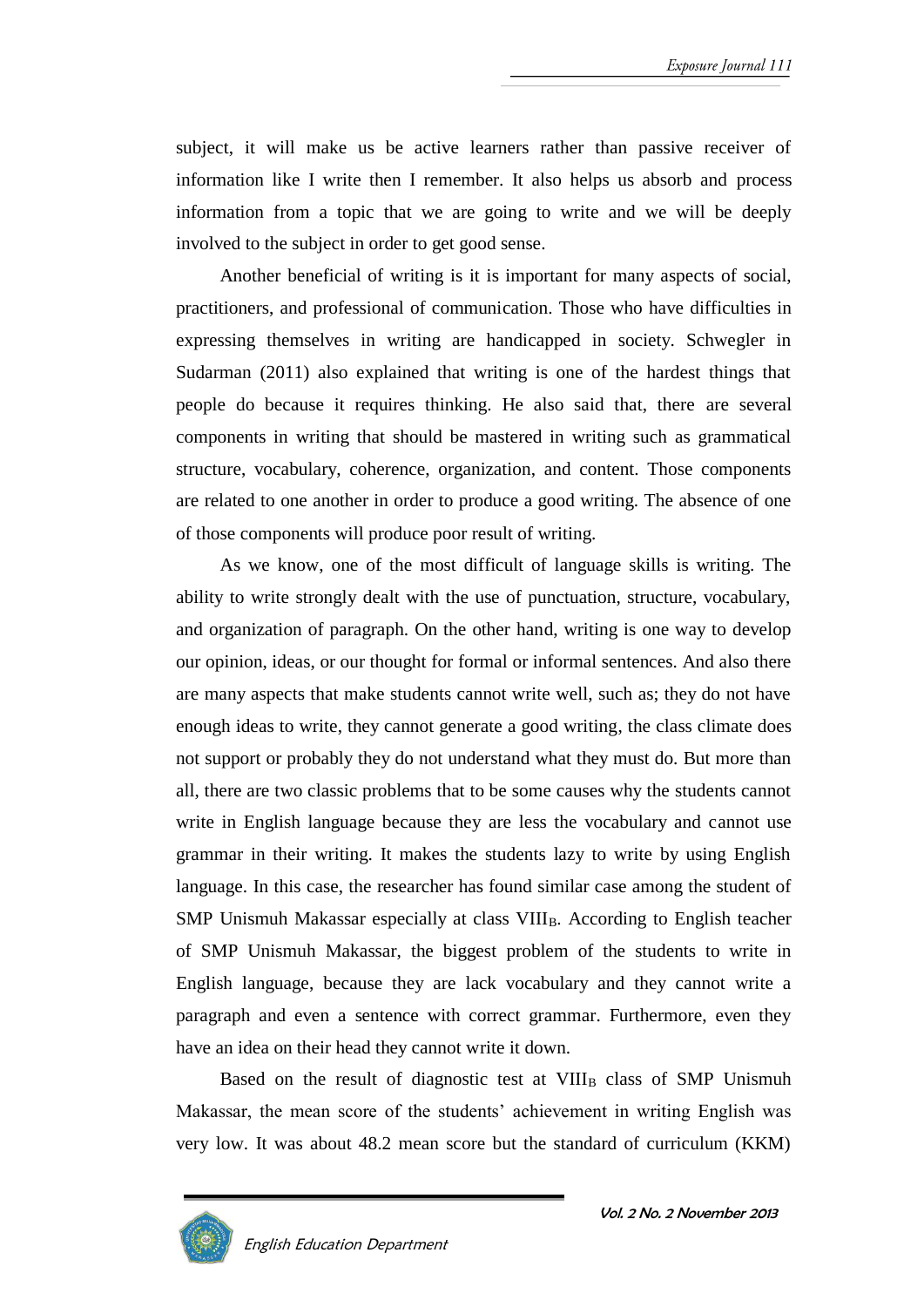was 70 and the target score is 75. To make them easy in writing an English sentence, teachers have to find a good teaching method to solve this problem because students need a structured and supportive environment to be able to practice the writing habits and processes of successful writers. One of good teaching method which offers by the writer is First Aid in English System (FAIES). The use of FAIES method will be helpful the student to develop their ability in writing. It is a flexible method which can adapt with each situation and each material so the students never boring to follow the teaching and learning process. Giving the students real object and match the situation with the material facilitates the students to understand the material. Teaching by using target language but apply it in direct action makes the student get any new vocabularies by analyzing, and teaching grammar by giving lots of examples than stress on pattern so the students apply grammar rules as habitual either in speaking and writing.

How does FAIES method improve of the students' vocabulary in writing skill at the eight year students of SMP Unismuh Makassar?

How does FAIES method improve the students' writing skill in terms of grammar at the eight year students of SMP Unismuh Makassar?

The result of this research is expected to be useful contribution for the teacher of English writing to find out and to analyze the students' proficiency in writing, to give useful information for teaching and learning process in developing the students' ability in writing. The scope of this research limited to the application of FAIES to develop the students' ability in writing for recount text at the VIII<sub>B</sub> grade students of SMP Unismuh Makassar. The writing assessment focused on vocabulary, which consist of verb and noun and grammar, which consist of simple past tense and past continuous tense.

### **FAIES (First Aid in English System)**

FAIES is the best and unique method in teaching because it is a flexible method which can adapt with any situation in the classroom and use many ways in teaching which makes the students fell easy to understand the lesson especially in English writing through enjoyable way. According to Freud in Wollheim (1981),

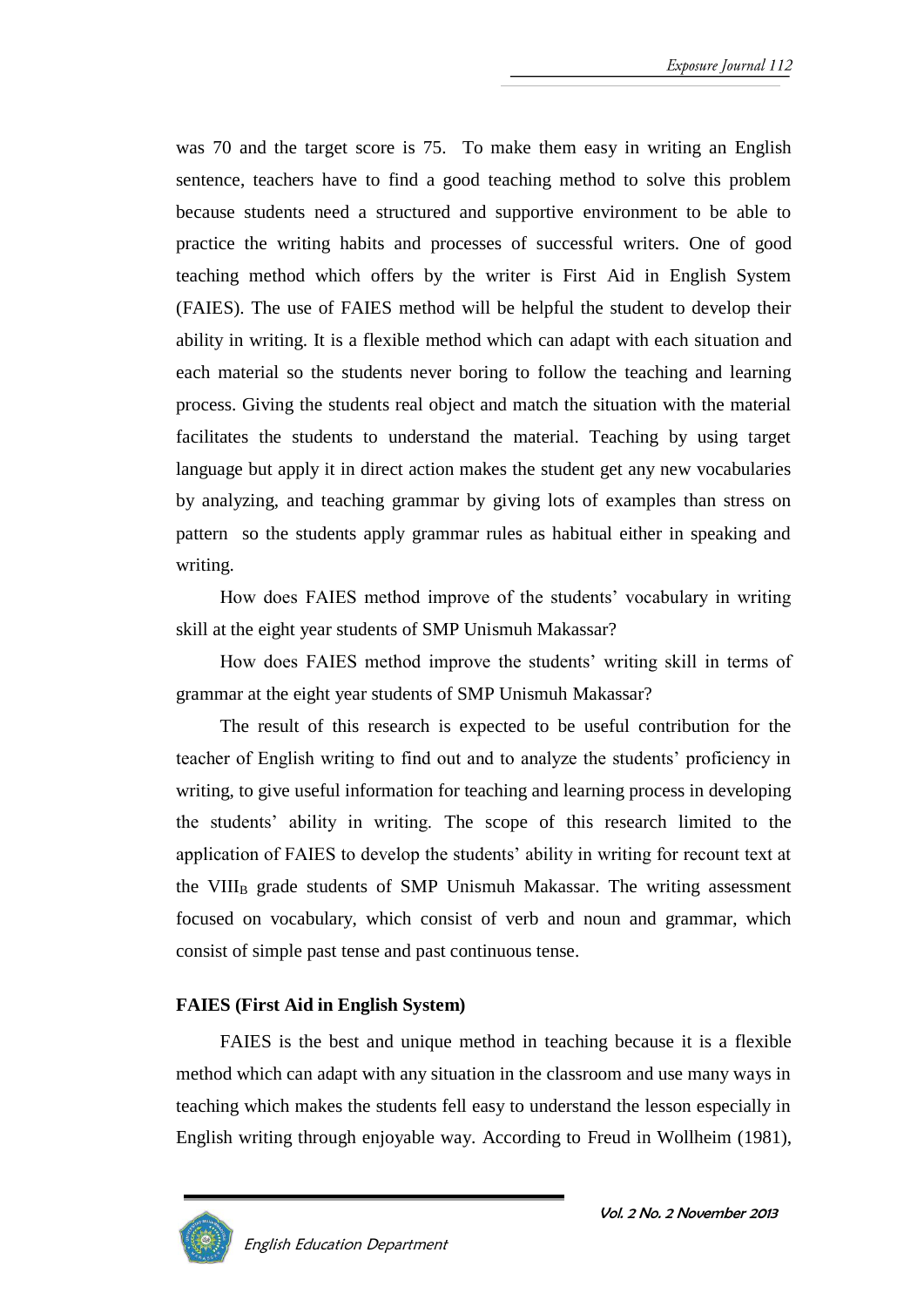FAIES (First Aid in English system) is the teaching method to emphasize or stress on communication which consist of directional approach, functional approach, situational approach, and drilling technique. It is actually merging from those 3 approaches and 1 technique. This is the best method for the teacher because this method is flexible. When the situation in the class is change this method can follow the situation by situational approach. So the students never fell boring to follow teaching and learning process. Based on the subject of this research is junior high school this method is suitable for young students which do not have basic in English language.

Freud in Wollheim (1981) implies that this method merging from three approaches and one technique and it has characteristic based on the approach and technique which is underlying this method. The characteristics as follow:

#### *Directional Approach*

Directional approach sometimes also called direct method or natural approach. It is a method for teaching foreign languages that refrains from using the students' native language and just uses the target language. It was established in Germany and France around 1900.This approach was developed initially as a reaction to the grammar-translation approach in an attempt to integrate more use of the target language in instruction. Furthermore, it is a teaching approach for teachers to use the target language by giving a real object or sample such as pictures or video that related to the teaching material, a good model of pronunciation, demonstration and action in explaining the new things or lessons. The advantages of directional approach are:

- 1. It makes the learning of English interesting and lively by establishing direct bond between a word and its meaning.
- 2. It is an activity method facilitating alertness and participation of the pupils.
- 3. It is the quickest way of getting started. In a few months over 500 of the commonest English words can be learnt and use in a sentences. This serve as a strong foundation of further learning.

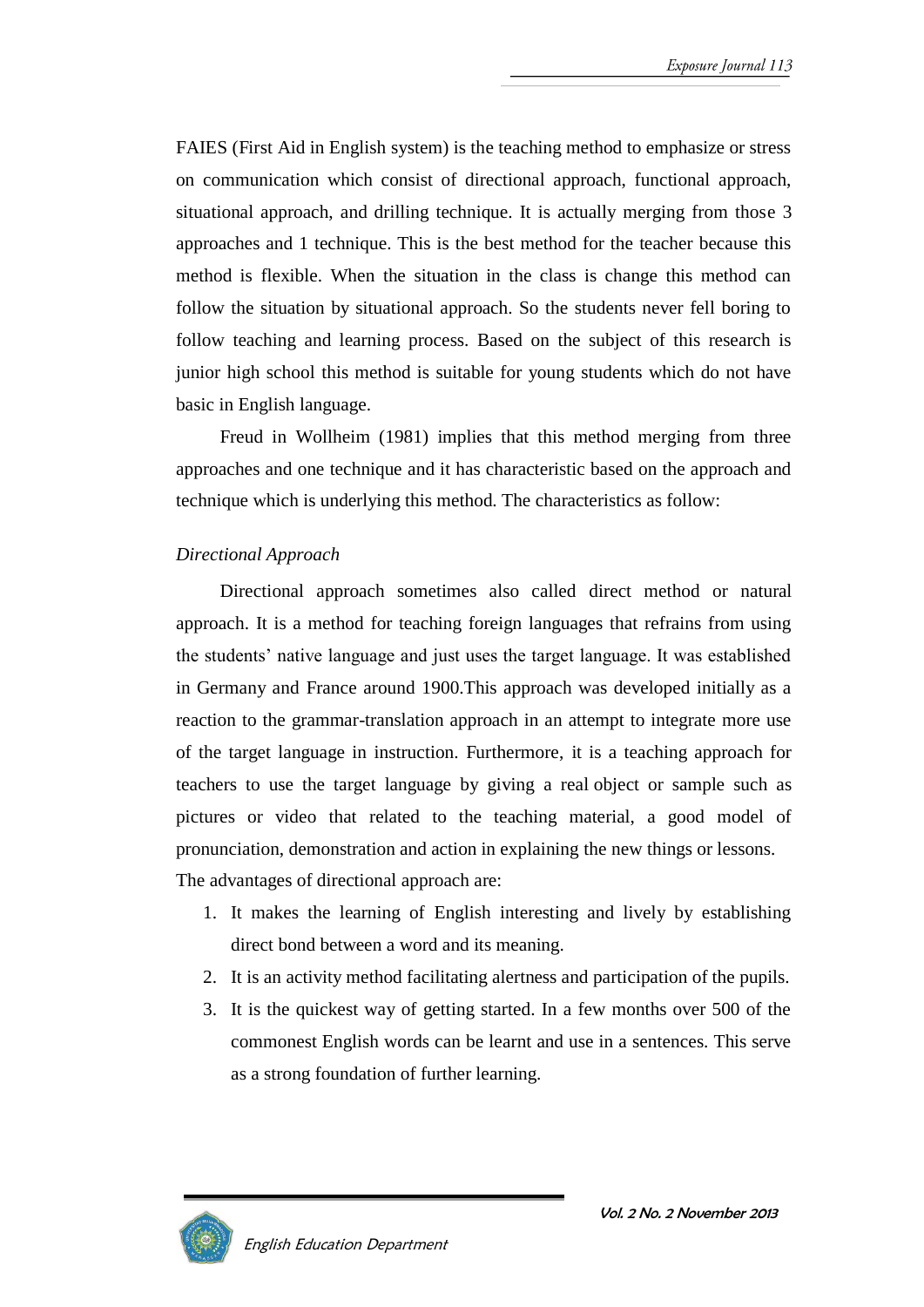- 4. Due to application of this approach, students are able to understand what they learn, think about it and then express their own ideas in correct English about what they have read and learnt.
- 5. In psychological side, it is a sound method or approach as it proceeds from the concert to the abstract.
- 6. This approach can be usefully from the lowest to the highest class.
- 7. Through this approach, fluency of speech, good pronunciation and power of expression are properly developed.
- 8. In addition, through this approach, the students are encouraged to automatically say the English words without feeling shy or afraid of making mistakes.

### *Functional Approach*

It is a teaching approach for teachers to explain the grammars without using formula, but rather than give many sentences and speaking patterns. The benefit of this approach is the students are strongly asked to use the sentences correctly to communicate with others.

In functional approach, teacher should know the function of the language. In teaching English, teacher must tell students what is the function of every tenses, or grammar. The function of each grammar and how to make a correct sentence that is using grammar. Teacher must teach students clearly in the function of grammar. Functional approach is similar with grammar translation method.

### *Situational Approach*

This approach developed by British applied linguists in the 1930s, and it has survived, so far, by completing later approaches and methodologies such as Audio-Lingual Method, Communicative Language Teaching, Total Physical Response, The Silent Way, Community Language Learning, the Natural Approach, Suggestopedia, etc.

The view of this approach is to insure that the language that is being taught is realistic, all the words and sentences must grow out of some real situation or imagined real situation. Thus, the meanings of words are tied up with the situations in which they are used. The students know the meaning of the word "blackboard", not because they have looked it up in a dictionary, but because they

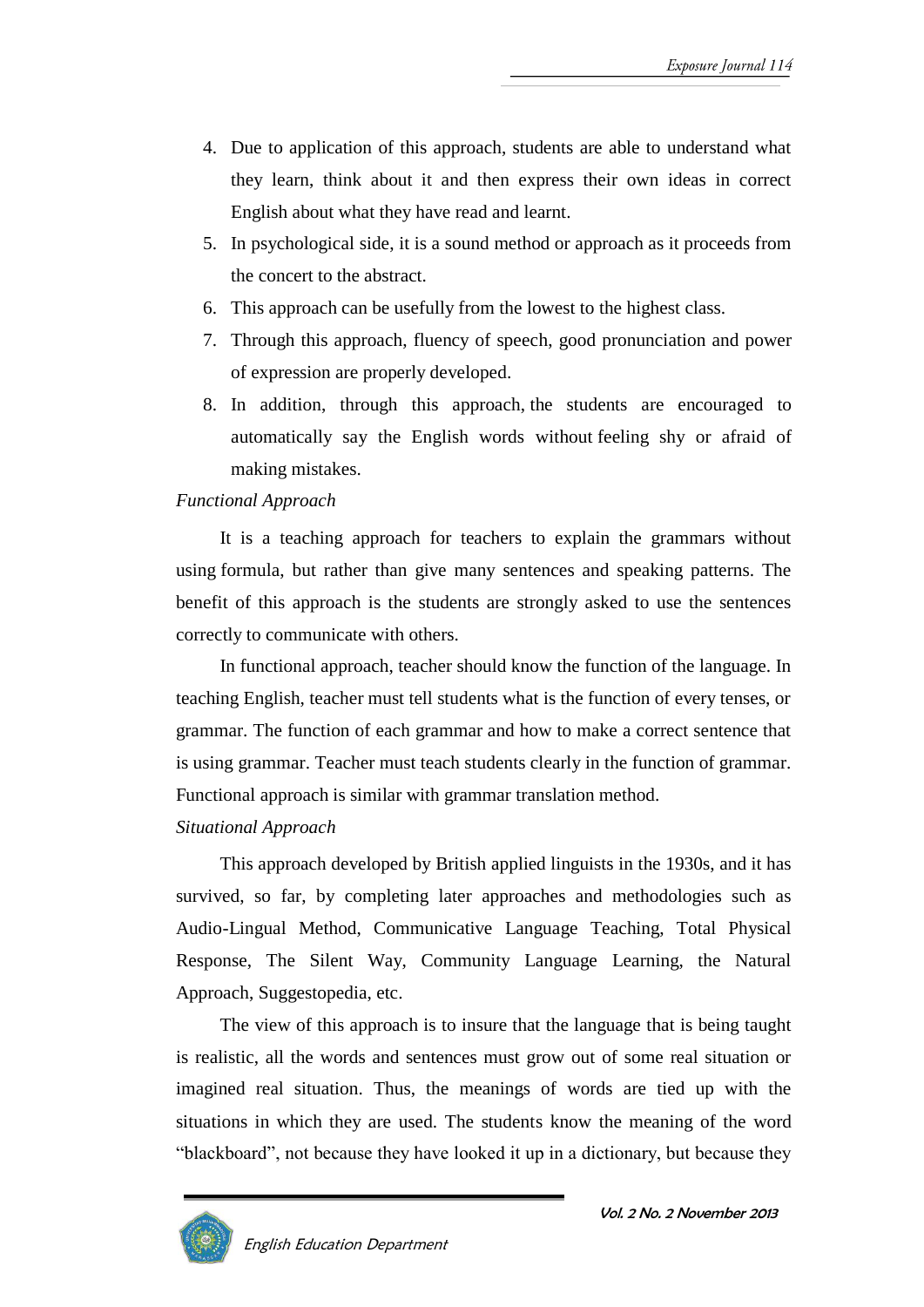have learned the word in situations; by hearing commands such as: "Look at the blackboard!"; "Clean the blackboard!", "Write on the blackboard!" This example stresses the association between the word "blackboard" and the action of "looking at it", "cleaning it", or "writing on it. Even if the classroom environment is limited, the teacher's inventiveness should be put into practice in the pretence of a situation picked up from outside the classroom. That is why, this approach stress the teachers to create or develop teaching situations based on the lesson that is explained and give practice which mostly be done in airs, role plays, drama or simulations. The situational environment should be presented in such a way that even the slowest students gets involved in what the teacher or the other students do and say in the classroom. The idea of making the students cooperate with one another underlines the social touch of this approach. Students are always eager to take part in make-believe situations, especially when they assume roles and enact a situation before the rest of the class.

The theory backing up the Situational Approach includes the following principles:

1.) Language learning is habit-formation

English Education Department

- 2.) Mistakes are bad and should be avoided, as they make bad habits.
- 3.) Language skills are learned more effectively if they are presented orally first, then in written form.
- 4.) Analogy is a better foundation for language learning than analysis.
- 5.) The meanings of words can be learned only in a linguistic and cultural context.

Since it is an approach, the tenets of Situational Language Teaching can be carried out by several methods: i.e. the Audio-lingual Method, the Direct Method, Community Language Learning, etc.

*a. Drilling Technique*

Drilling is a technique that has been used in foreign language classrooms for many years. It was a key feature of audio-lingual method approaches to language teaching, which placed emphasis on repeating structural patterns through oral practice.

It is a teaching technique for teachers to drill the students by asking them to repeat after teachers to make them remember about the lesson, even after they

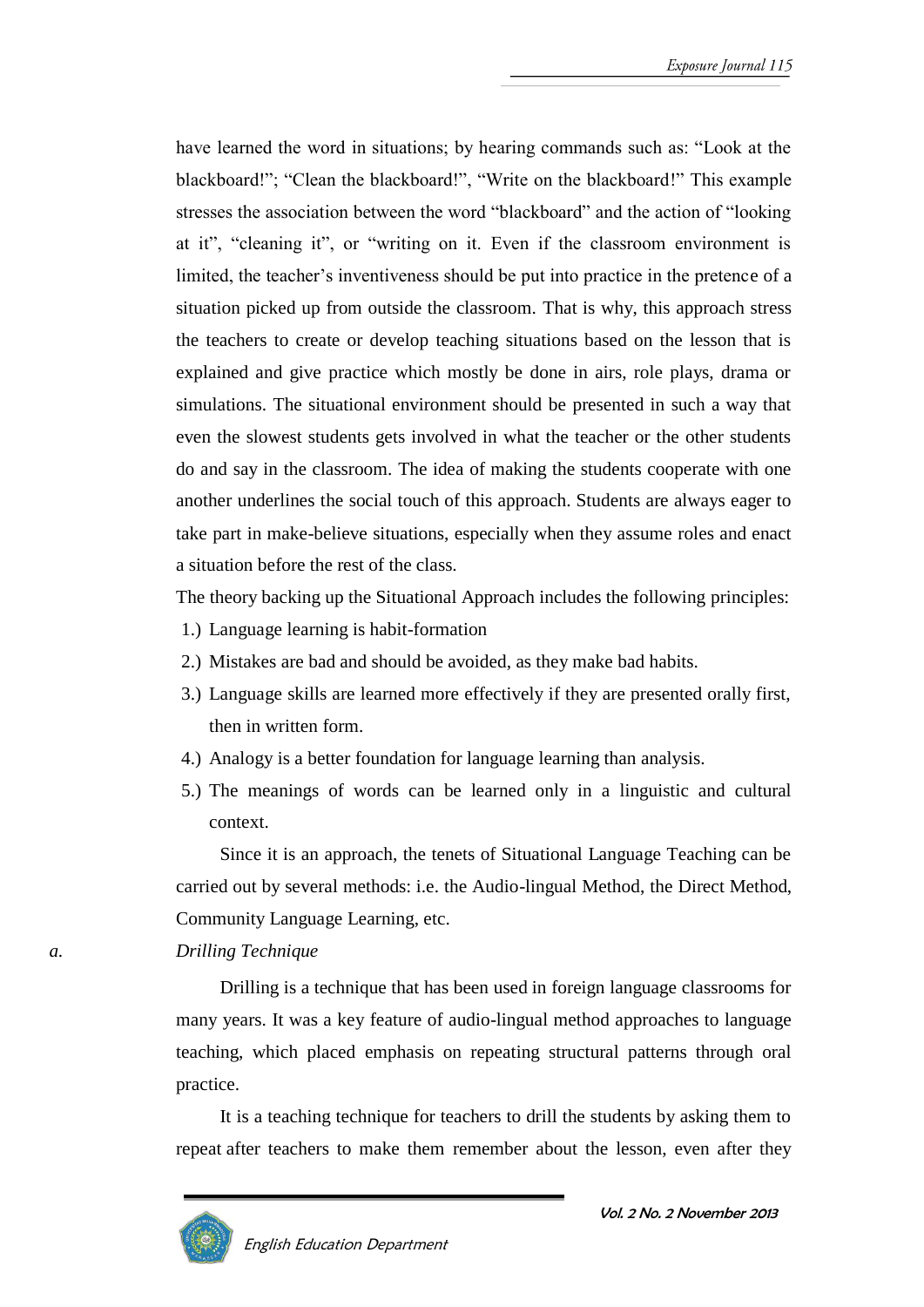have already arrived home and have done other activities. Drilling means listening to a model, provided by the teacher, or a tape or another student and repeating what is heard. Drilling is a technique that is still used by many teachers when introducing new language items to their students. Harmer (1991), states that drilling is mechanical ways if getting students to demonstrate and practice their ability to use specific language items in a controlled manner.

From those theories above, it can be concluded that drilling is a technique that has been used in foreign language classrooms which emphasis on repeating structural pattern through oral practice to demonstrate students' ability in using specific language items in a controlled manner. The purposes of drilling for the teacher and student are:

#### *Students:*

- 1. Provide for a focus on accuracy. Increased accuracy is one of the ways in which a learner's language improves so there is a need to focus on accuracy at certain stages of the lesson or during certain task types.
- 2. Provide learners with intensive practice in hearing and saying particular word or phrases. They can help learners get their tongues around difficult sounds or help them imitate intonation that may be rather different from that of their first language.
- 3. Provide a safe environment for learners to experiment with producing the language. This may help build confidence particularly among learners who are not risk takers.
- 4. Help students notice the correct form or pronunciation of a word phrase. Noticing or consciousness rising of language is an important stage in developing language competence.
- 5. Provide an opportunity for learners to get immediate feedback on their accuracy in terms of teacher or correction. Many learners want to be corrected.
- 6. Help memorization and atomization of common language patterns and language chunks. This may be particularly true for aural learners.
- 7. Meet students expectation, i.e. they may think drilling is an essential feature of language classrooms.

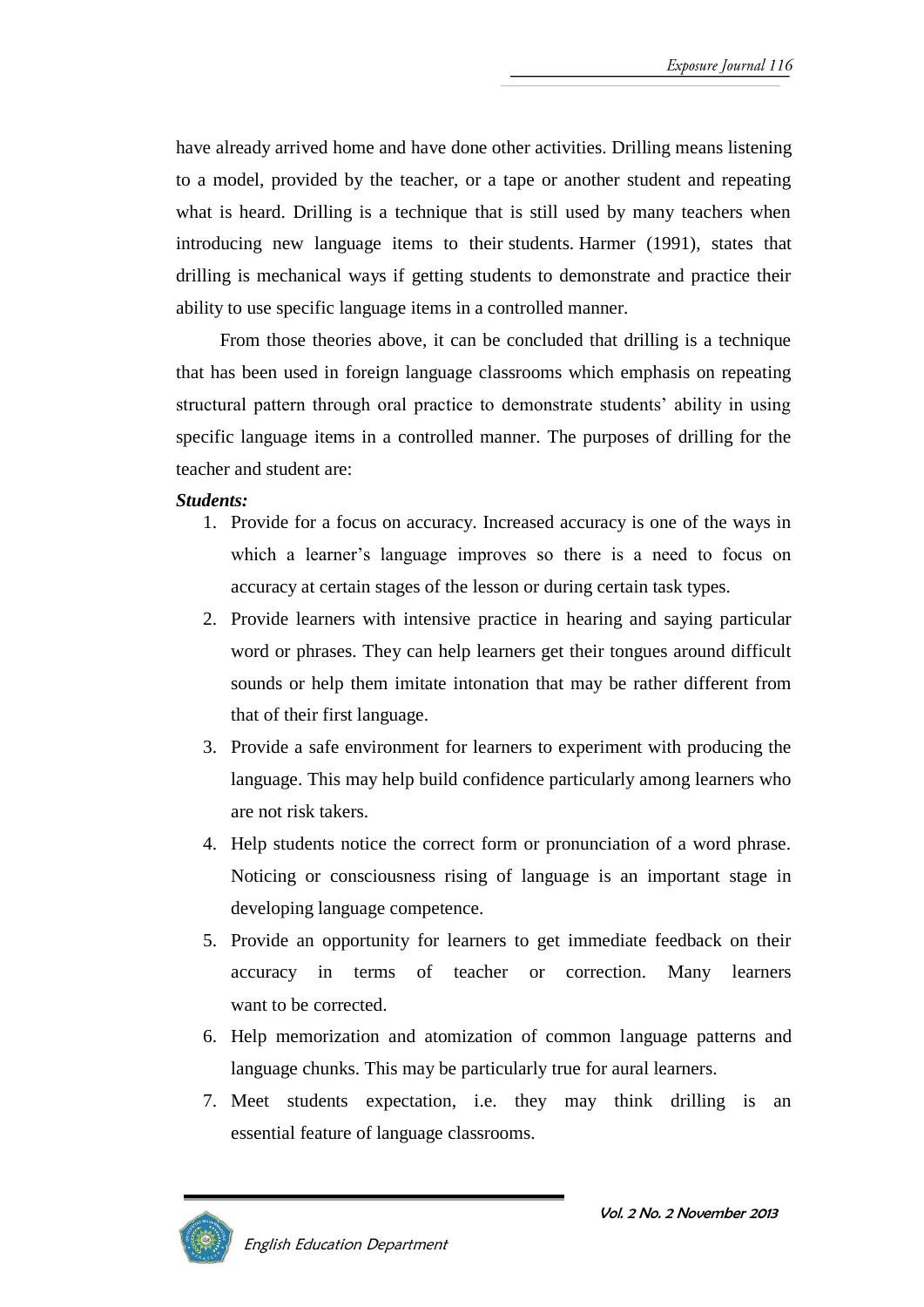## *Teacher:*

- 1.) Help in term of classroom management, enabling us to vary the pace of the lesson or to get all learners involved.
- 2.) Help the teacher recognize if new language is causing problems in terms of form or pronunciation.

### **CONCEPT OF WRITING**

According to Byrne (1990), writing can be said to be the act of forming these symbols: making marks on a flat surface of some kind. But writing is clearly more than the production of graphic symbols, just as speech more than the production of sounds. In Cambridge Advance Learner's Dictionary at the third edition that writing is the activity of creating pieces of written work, such as stories, poems or articles.

The process of the written is how to create the creative idea and write down into essay from Gebhard in Rini (2011). According to Cox in Sulmiati (2007), writing is a way of knowing of discovery what we want to know as we put it down not only in the form of words and phrases but also scribble and drawing ideas and image, and all the other wonderful stuff in our mind that may only become clear as we engage the process of writing down. In other word, we do not know what we are going to write about until we write it.

From all of the statements above, the writer concludes that writing is a tool of communication which used to express the idea in our mind and send the messages from the writer to the reader in written materials.

#### **1. The Importance of Writing**

There are many reasons why writing is important, are:

- a. Writing is the primary basis upon which your work, your learning, and your intellect will be judged in college, in the workplace, and in the community.
- b. Writing expresses who you are as a person.
- c. Writing is portable and permanent. It makes your thinking visible..

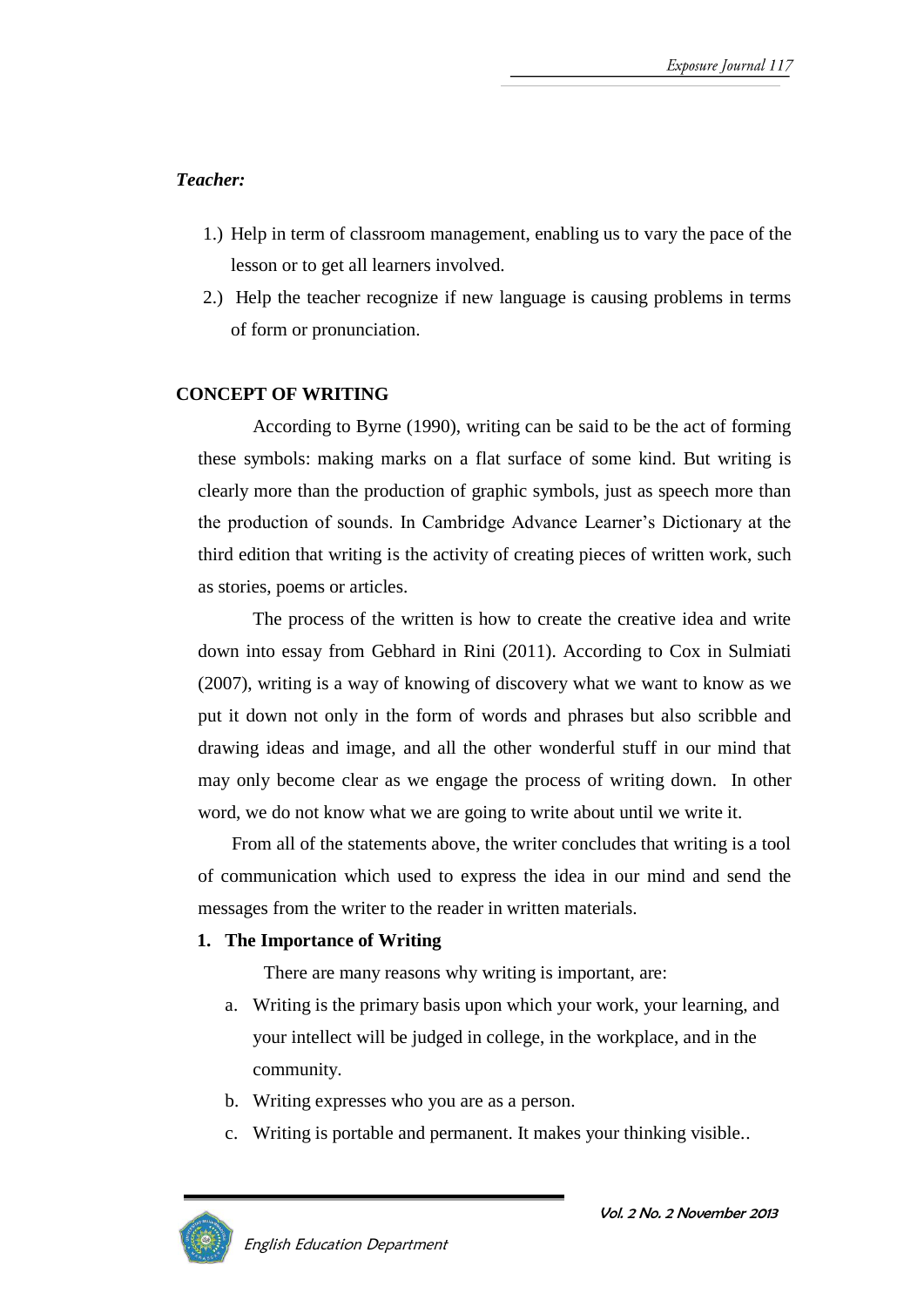- d. Writing helps you move easily among facts, inferences, and opinions without getting confused and without confusing your reader.
- e. Writing promotes your ability to pose worthwhile questions.
- f. Writing fosters your ability to explain a complex position to readers, and to yourself.
- g. Writing helps others give you feedback.
- h. Writing helps you refine your ideas when you give others feedback.
- i. Writing requires that you anticipate your readers' needs. Your ability to do so demonstrates your intellectual flexibility and maturity.
- j. Writing ideas down preserves them so that you can reflect upon them later.
- k. Writing out your ideas permits you to evaluate the adequacy of your argument.
- l. Writing stimulates you to extend a line of thought beyond your first impressions or gut responses.
- m. Writing helps you understand how truth is established in a given discipline.
- n. Writing equips you with the communication and thinking skills that you need to participate effectively in democracy.
- o. Writing is an essential job skill.

Raimes in Rini (2011) also states that some reasons about the importance of writing. According to him, writing is helpful the students, the reasons for that are:

- a. Writing reinforces the grammatical structures, idiom, and vocabulary that have been taught to the students.
- b. When the students write, they also have chance to be adventurous with the language, to go beyond what they have learned to say, to take risk.
- c. What the students write, they necessarily become very involved with the new language; the effort to express ideas or thinking on paper.

#### **2. Characteristics of Good Writing**

What are the criteria of good writing? To defining good writing is almost difficult. Some readers cannot be defined it but they know that a piece of

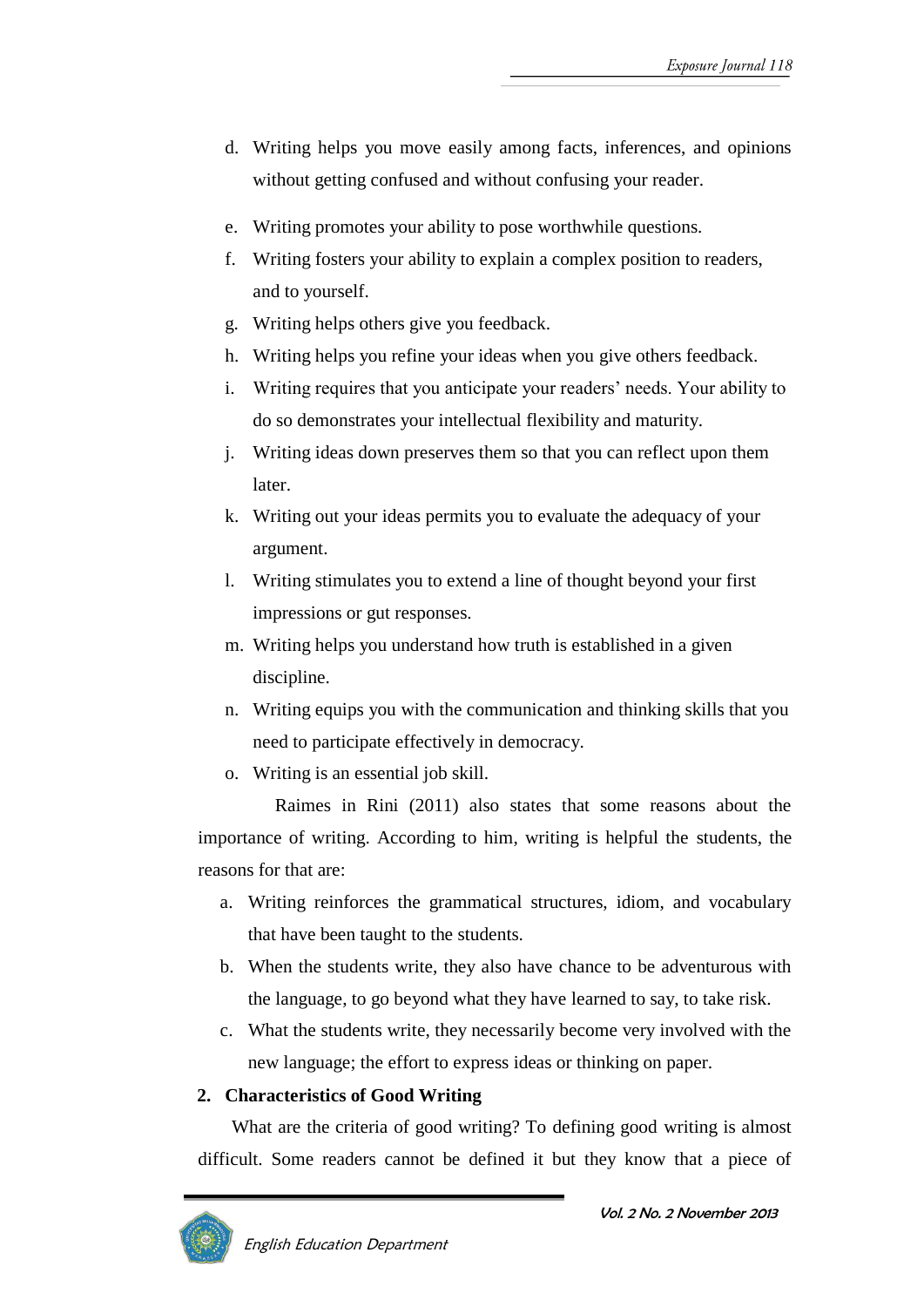writing good or not when they have read it. So, good writing is "community standards" differ from community to community and from discipline to discipline, even to the point of flat contradiction between various disciplines consider good or merely competent writing. But generally speaking, we can agree on the following:

*a. Clarity and focus*

In good writing, everything makes sense and readers do not get lost or have to reread passages to figure out what is going on. Focused writing sticks with the plot or core idea without running off too many tangents.

*b. Organization* 

A well-organized piece of writing is not only clear, it is presented in way that is logical and aesthetically pleasing. We can tell non-linear stories or place your thesis at the end of an essay and get away with it as long as your scenes or ideas are well ordered.

*c. Ideas and themes*

It is the topic of the paper relevant? Does the story come complete with themes? Can the reader visualize the poem or the other product of writing? For a piece of writing to be considered well crafted, it has to contain clearly identifiable ideas and themes.

### *d. Voice*

This is what sets you apart from all other writers. It is our unique way of stringing words together, formulating ideas, and relating scenes or images to the reader.

### *e. Language (word choice)*

We writers can never underestimate of fail to appreciate our most valuable tools – words. Good writing includes smart word choice and well-crafted sentences.

### *f. Grammar and style*

Many writers would wish this one away, but for a piece of writing to be considered good (let alone great), it has to follow the rules of grammar (and break those rules only when there is a good reason). Style is also important

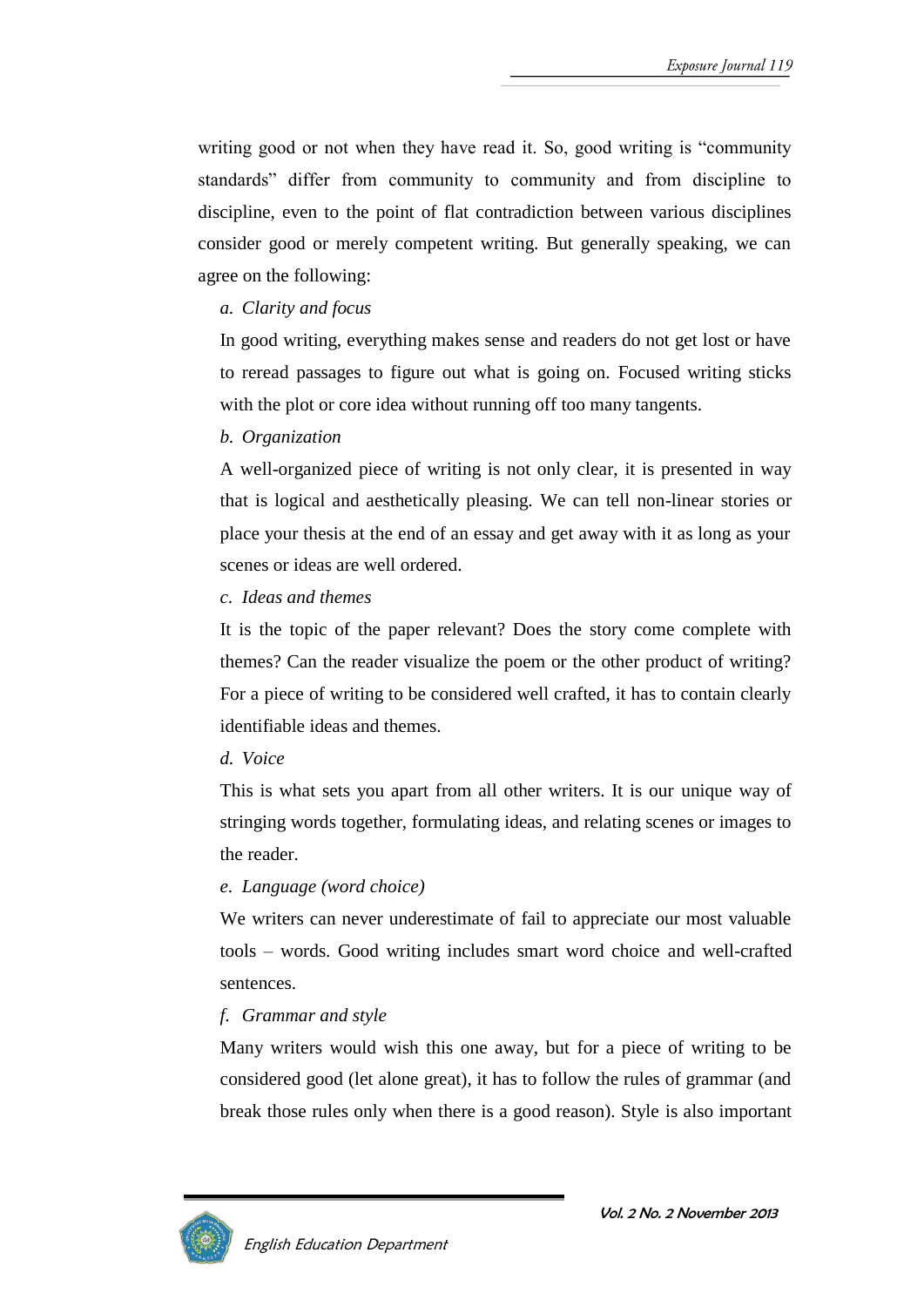in ensuring that a piece of writing is clear and consistent. Make sure that we keep a grammar book and style guide handy.

*g. Credibility or believability*

Nothing says bad writing like getting the facts wrong or misrepresenting oneself. In fiction, the story must be believable (even it is impossible) and in nonfiction, accurate research can make or break a writer.

*h. Thought - provoking or emotionally inspiring* 

Perhaps the most important quality of good writing is how the reader responds to it. Does she or he come away with a fresh perspective and new ideas? Does he close the cover with tears in his eyes or sense of victory? How readers react to your work will fully determine your success as a writer.

#### **CONCEPT OF RECOUNT TEXT**

There are some types of text taught in junior high school: descriptive text, procedural text, recount text, and narrative text. Recount text is taught to eighth grade students in Junior High School based on Standard Competencies and Basic Competencies. Hornby (1985) states that a recount is to tell somebody about something, especially something that someone has experienced. A recount text is a text that tells about something that happened to retells past events or activities and has a purpose to give detailed information about what and when of that events.

A recount text usually uses the past tense covering the simple past tense, the past continuous tense, or the past perfect tense. There are a number of reasons on why people may write about the past. This refers to some three types of recount text, among other are:

- 1) A Personal recount is retelling of an activity that the writer or speaker has been personally involved (e.g. oral anecdote, diary entry)
- 2) A factual recount is recording the particulars of an incident (e.g. report of science experiment, police report, news report, historical account)
- 3) An imaginative recount tells about an imaginary story and gives a detail of events (e.g. a day in the life of a roman slave)

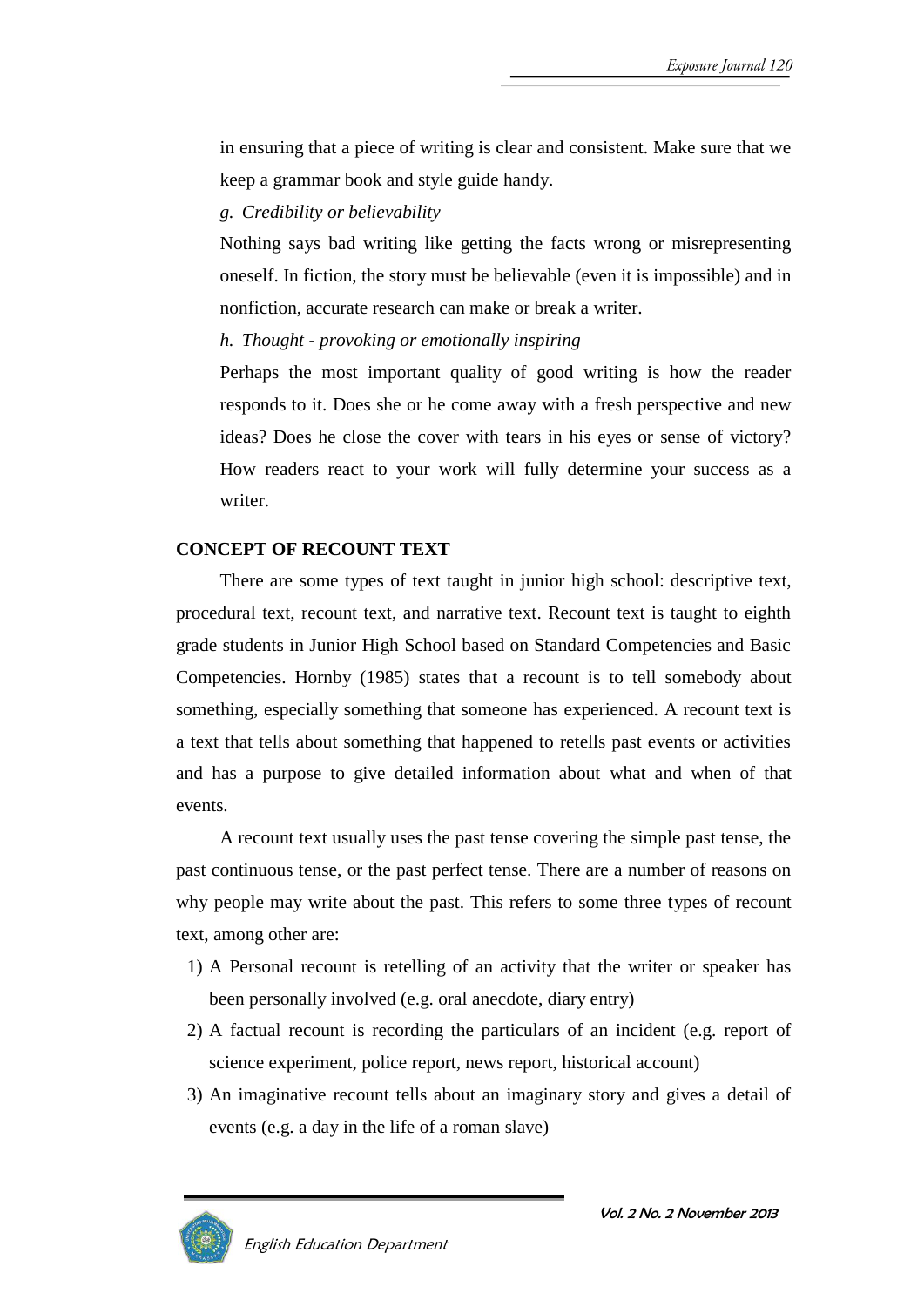There are three generic structures of recount texts, namely, orientation, series of events, and reorientation. First, orientation is an introduction of events or experiences. It provides basic information about the story such as who was involved, what happened, where this event took place and when it happened so readers or audiences understand the text easily. In addition, setting and characters are introduced. Second, series of events are called as body of text. The series of events are usually written in chronological order or sequence. This stage includes how problems deal with, how characters within the text feel about the events, and how the event told in detail.

Third, reorientation is stating a personal comment of the writer to the story or concluding the text. In this stage, the writer summarizes the events is ended and any issue or problems are completely resolved by characters.

#### **A. Conceptual Framework**

Learning process is the main activity in this research. There is interaction between teacher and the students and valuable educative. Teaching and learning process is done and guided to reach the maximal result. To reach the maximal result, the teacher must be able to design the learning model based on the material subject and to practice the students' writing. The teacher designs and plans teaching activity based on the teaching program. The teacher should master the teaching method in order the students can understand the subject easily. The role of teachers as educator is very complex not just limited when the learning and teaching process running out, but the teachers also as administer, evaluator, counselor and so on, based on their capability. In teaching and learning activity, many factors to develop the students' writing ability, one of them is applying FAIES method in teaching.

In improving the Students writing ability focus on vocabulary and grammar, teacher use CAR (Classroom action research) to apply FAIES method which consists of planning, action, observation and reflection in each cycle. Referring to the previous explanation about FAIES method in order to have a good command, for more understanding about the applying of FAIES method in writing, the conceptual framework underlying this research is presented in the following diagram:

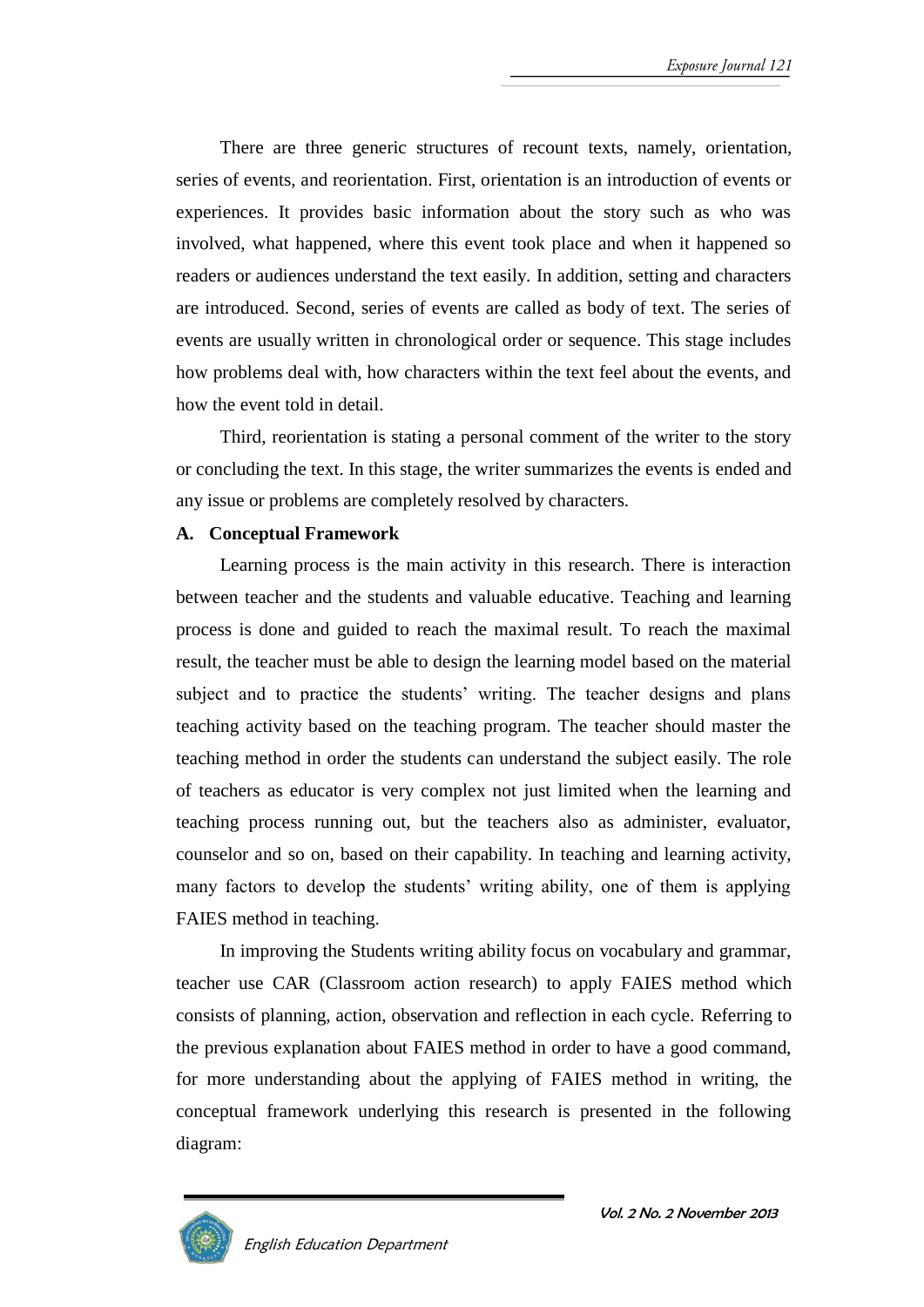

#### **RESEARCH METHOD**

In this research, the teacher used CAR (Classroom Action Research) principle to collect the data. It was conduct through two cycles, where each cycle consisted of four phases. They were planning, action, observation and reflection.

### *Cycle I*

The first cycle consisted of planning, action, observation and reflection as follows:

1. Planning

Before started to teach the teacher prepared the materials for teaching the students. So that, the teacher did not confuse what he or she should teach to his or her students when stayed in front of the students. The plan as follows:

a. The teacher made lesson plan after getting the problems.

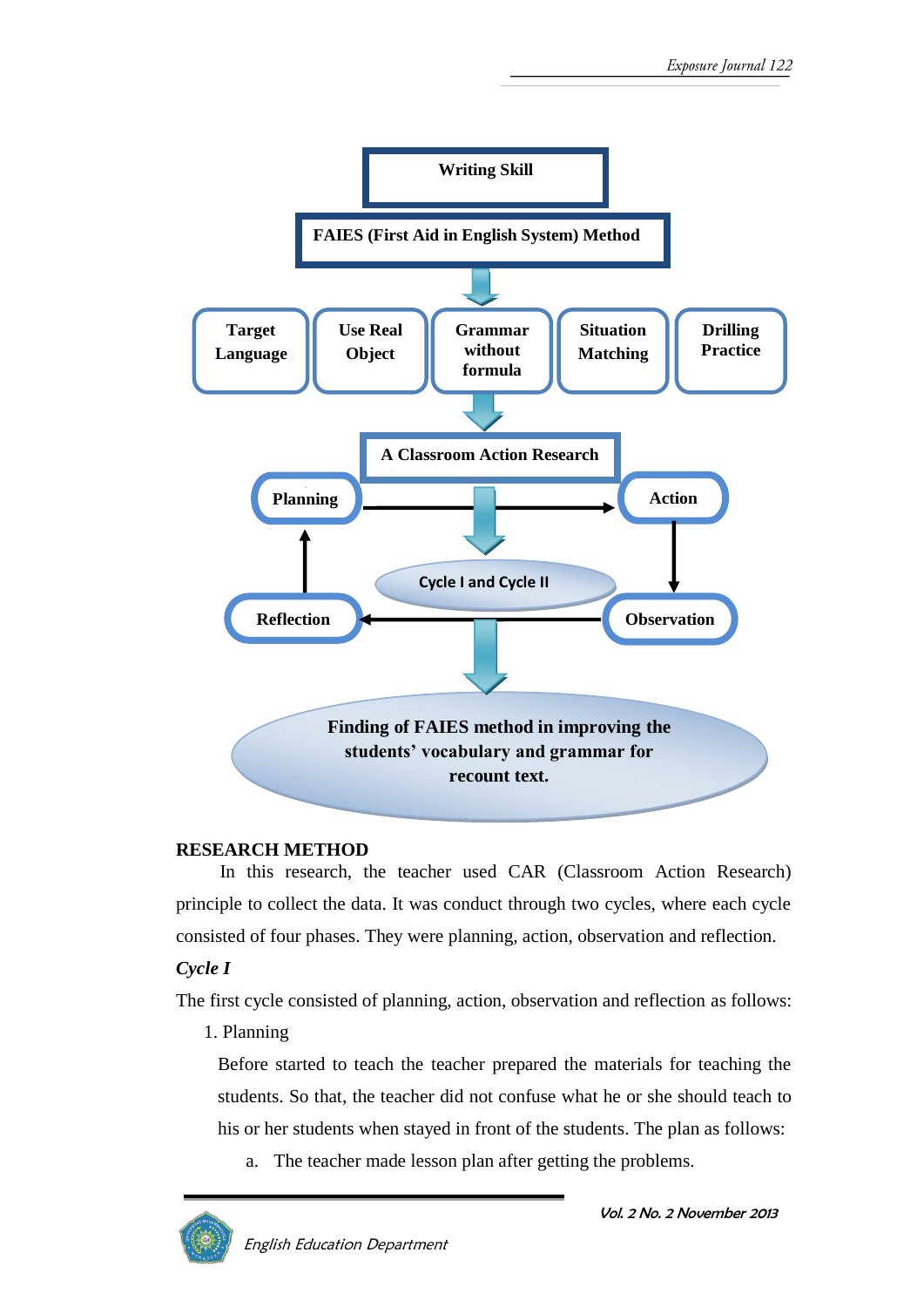- b. The teacher made an instrument evaluation that would use in classroom action research cycle.
- c. The teacher made format of an observation sheet to see the condition of students in the teaching process

#### 2. Action

The action was the process of teaching and learning and this process had been suited by applying FAIES method as follow:

- a. The teacher gave motivation to the students to elicit curiously about what the teacher was going to explain by opening up their mind by motivation session.
- b. Teacher divided the students in pair then asked them to sit together their partner.
- c. Teacher divided each duo students the picture or other real object which related to the material, then asked them to analyze it.
- d. Teacher asked the students about information that they had got from the pictures and gave explanation about the picture.
- e. Teacher used target laguage when teaching which was sometimes followed by the native language. Then explained the grammatical side without using formula, but rather than gave many examples of sentences and pattern in spoken way.
- f. The teacher gave the students good model of pronunciation if there was unfamiliar word for them then asked them to repeat it.
- g. Teacher asked each duo to write the recount text based on the pictures and apply the grammar pattern when they write.
- h. Teacher reminded about the last session's subject in order the students could understand about the materials as a whole.
- 3. Observation

In the observation, phase the researcher observed by using observation sheet. This observation as follow:

- a. Situation of teaching and learning activity
- b. The students' present
- c. The students' respond of the material

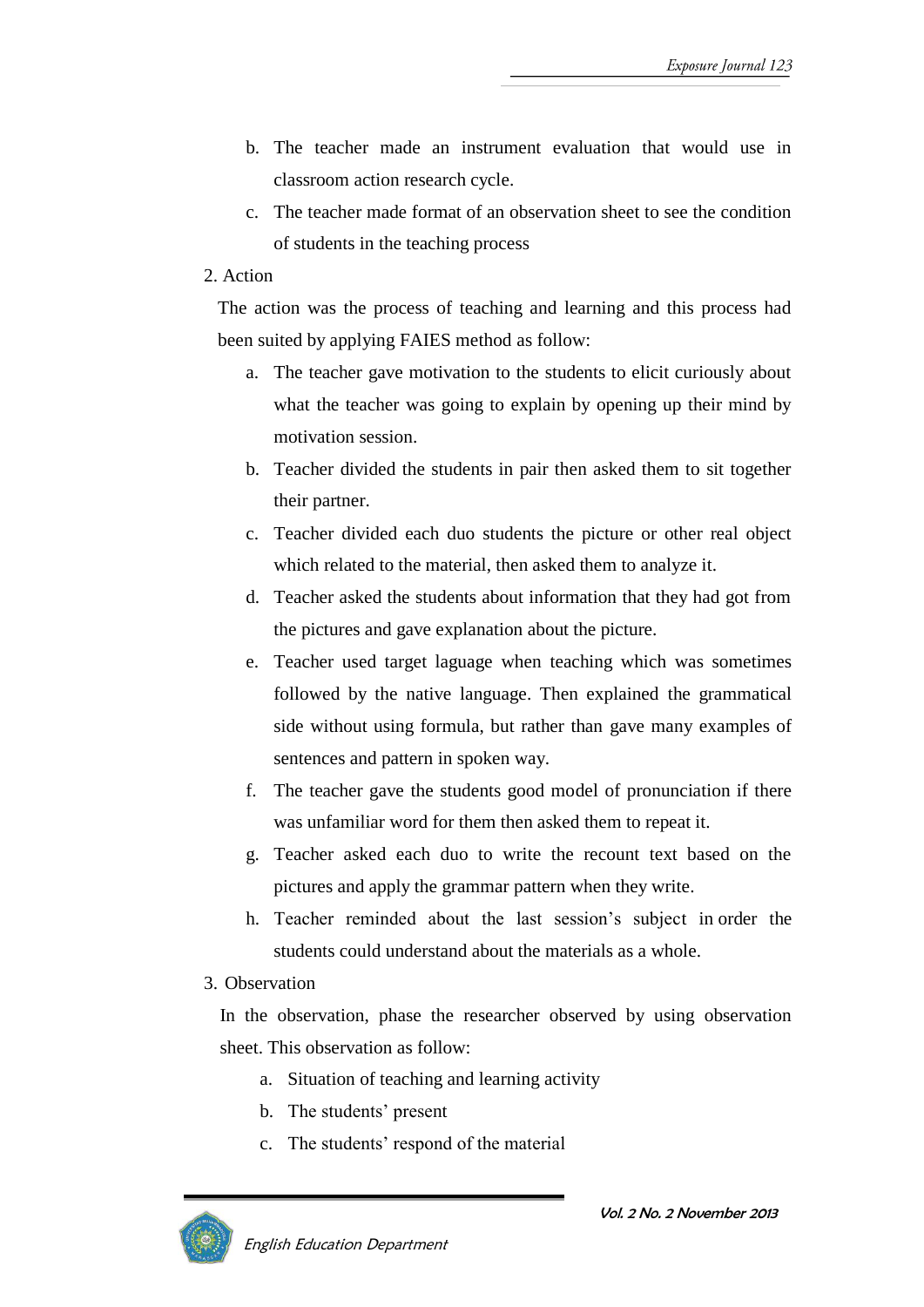- d. The students' achievement
- 4. Reflection

After collecting data, the researcher evaluated the teaching learning process. Then, the researcher reflected herself by seeing the finding of the observation, whether the teaching learning process of writing by using FAIES was good to employ in teaching and learning process. After reflecting the researcher found that the students could create a piece of recount text if they worked in pair but when they did it individually they found some difficulties. Considering this problem the researcher decided to conduct the next cycle.

# *Cycle II*

After cycle I had finished, the result of the teaching and learning process by using FAIES method found that there was improvement of students' writing ability but it was not significant with target that was expected by the researcher. So, cycle II was taken to improve the cycle achievement. Basically, the planning at the first cycle and the second cycle had the same steps. In this cycle, the researcher tried to improve some deficits on the first cycle by changed the situational environment in the class room where in the first cycle the students worked in pair but at the second cycle, the researcher asked the students work individually.

The first cycle consisted of planning, action, observation and reflection as follows:

1. Planning

Before started to teach the teacher must prepared the teaching materials for students. So that, the teacher did not confuse what he or she should teach to his or her students when stayed in front of the students. The plan as follow:

- a. The teacher made lesson plan after getting the problems in the previous cycle from the reflection.
- b. The teacher made an instrument evaluation that would be used in classroom action research. It was adapted from the result of cycle I.
- c. The teacher made format of an observation sheet to see the condition of students in the teaching and learning process.

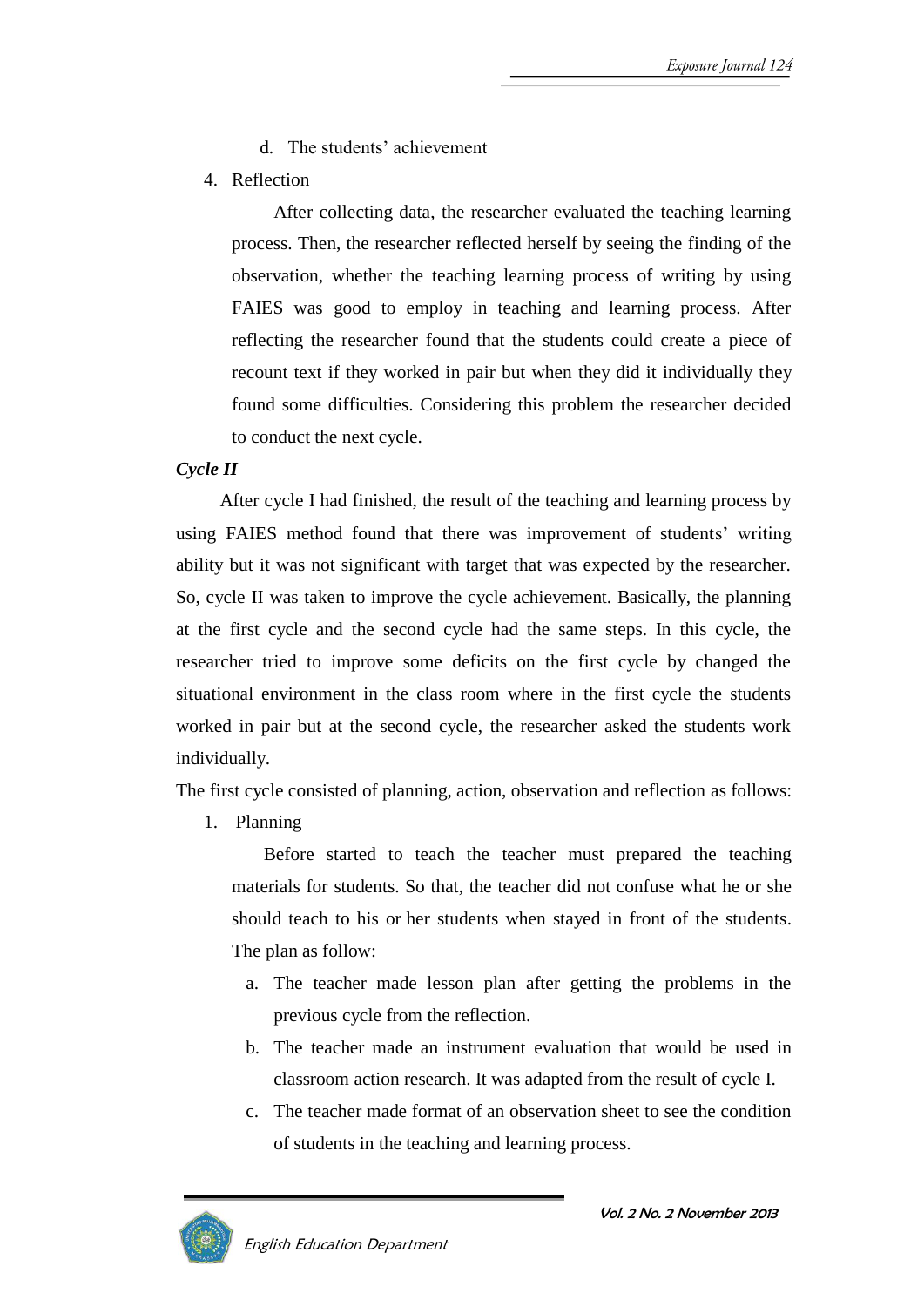## 2.Action

The action at cycle II adapted based on the result of the reflection of previous cycle in teaching materials and the activity which instructed by the teacher in the teaching and learning process.

- a. The teacher gave motivation to the students to elicit curiously about what the teacher was going to explain by opening up their mind by motivation session.
- b. Teacher used target laguage about 70% during teaching and learning process that following with the translation in the first language.
- c. The teacher gave the story picture as real object to the students and let the students analyzed about that picture.
- d. The teacher asked the students about what information that they had got from the picture and asked them to write a piece of recount text about the pictures individually.
- e. Teacher controlled the students while they did the assignment then when the teacher got the students error, the teacher directly corrected and gave explanation.
- f. The teacher gave the students good model of pronunciation if there was unfamiliar word for them then asked them to repeat it.
- g. Teacher reminded about their error in their tasks and gave some explanations which were needed by the students.
- 3. Observation

In the observation phase the researcher did observation by using observation sheet. This observation as follow:

- e. Situation of teaching and learning activity
- f. The students' present
- g. The students' respond to the material
- h. The students' achievement
- 4. Reflection

The data value from evaluation gathered for data analysis, so the researcher could reflect data value of evaluation at the cycle II.

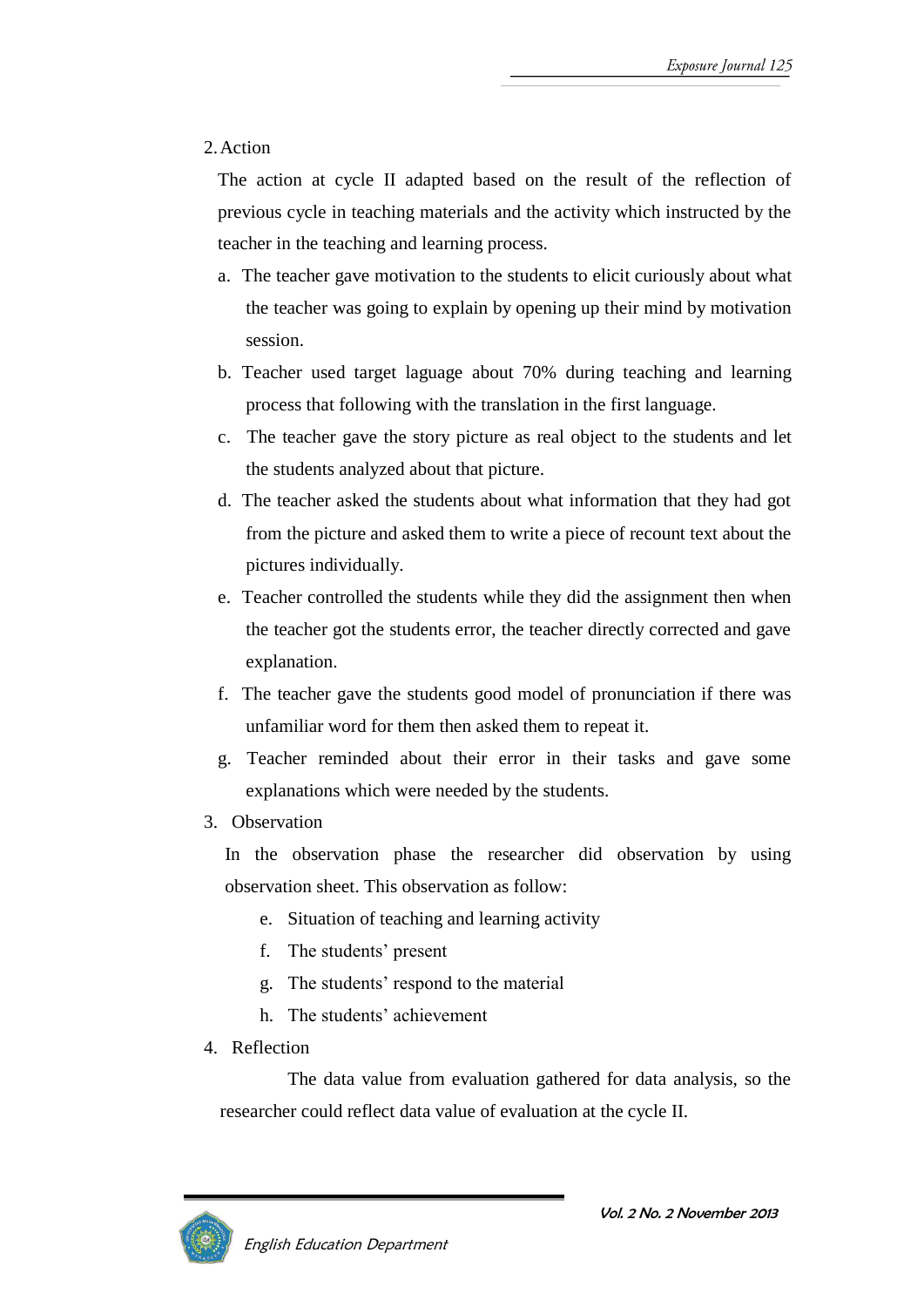### **RESEARCH VARIABLES AND INDICATOR**

1. Variables

The variable was one of very important element of research, this research used two kinds included of variables as follow:

1. Independent variable

Independent variable of the research was the use of FAIES method in teaching writing skill.

2. Dependent variable

Dependent variables consisted of the students' developing in writing focused on vocabulary and grammar.

2. Indicators

The indicators of this research were:

- 1.The indicators of the students' writing vocabulary were noun and verb.
- 2.The indicators of the students' writing grammar were simple past tense and Past continuous tense.

# **RESEARCH SUBJECT & INSTRUMENT**

The subject of this research conducted at the eight year students of SMP Unismuh Makassar in 2012 academic year in class  $VIII<sub>B</sub>$  that consisted of 26 students at South Sulawesi. In this classroom action research, the research instruments that used were test and observation.

- 1. The researcher used writing test to asses and examined the students' writing ability. The teacher gave test in last of cycle to find out the improvement of the students' writing ability. The test that had given to the students related with recount text after FAIES method was implemented in teaching and learning process. The Instrument that used was essay test. The researcher gave 1 number essay test; the students asked to make a piece writing in recount text.
- 2. Observation sheet was used to collect data about the students' participation in teaching and learning process in writing through the implementing FAIES Method.

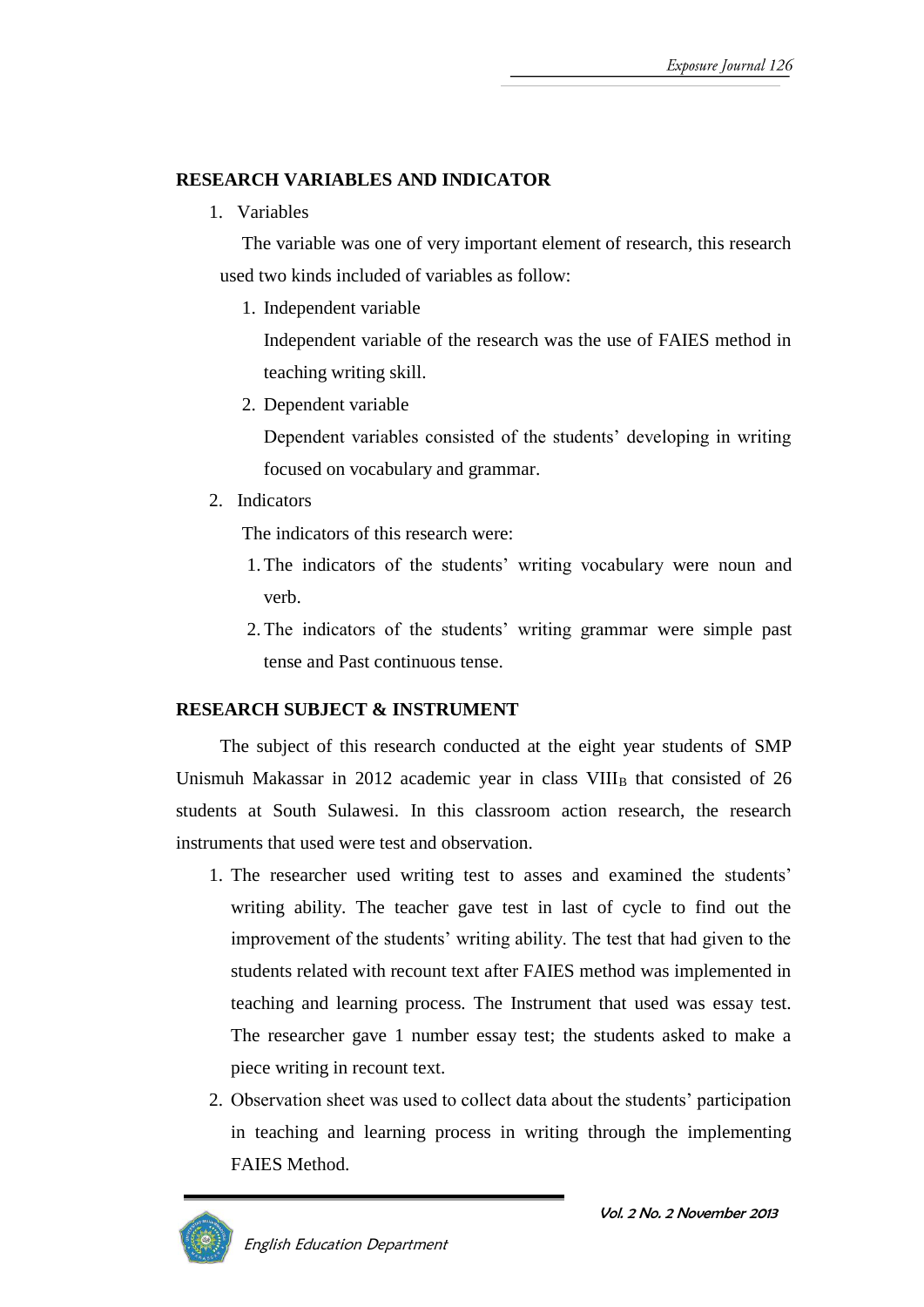### **THE PROCEDURE OF COLLECTING DATA**

- 1. The data sources: the data sources in this research were the Eighth Grade Students of SMP Unismuh Makassar. The type of the data which was used consisted of:
	- a.) The result of the study as quantitative data
	- b.) The result of the observation as qualitative data
- 2. The way in taking data
	- a.) The result of students' data got by giving the test to the students.
	- b.) The activity of students' data in the class action research got from the process of observation format.

# **DATA ANALYSIS**

1. Writing test

There were some categories in giving students' writing score achievement.

#### **Scoring rubrics of writing**

a. Rubric Scoring of Simple Past Tense

| Score                       | Criteria                                                                |  |
|-----------------------------|-------------------------------------------------------------------------|--|
| 4                           | <b>Excellent</b> ; There are almost no errors in the use of simple past |  |
|                             | tense.                                                                  |  |
| 3                           | Good; There are few errors in the use of simple past tense              |  |
| $\mathcal{D}_{\mathcal{L}}$ | <b>Fair</b> ; There are many errors in the use simple past tense.       |  |
|                             | <b>Poor:</b> almost all sentences contain errors in the use of simple   |  |
|                             | past tense.                                                             |  |
|                             | Very poor; Does not use simple past tense correctly.                    |  |

#### b. Rubric Scoring of Past Continuous Tense

| Score    | Criteria                                                         |  |
|----------|------------------------------------------------------------------|--|
| 4        | <b>Excellent</b> ; There are almost no errors in the use of past |  |
|          | continuous tense.                                                |  |
| 3        | Good; There are few errors in the use of past continuous         |  |
|          | tense.                                                           |  |
| 2        | Fair; There are many errors in the use past continuous tense.    |  |
|          | Poor: almost all sentences contain errors in the use of past     |  |
|          | continuous tense.                                                |  |
| $\theta$ | Very poor; Does not use past continuous tense correctly.         |  |

(Marshall, 2012: 45)

c. Rubric Scoring of Verb

| <b>Score</b> | <b>Criteria</b>                                                                               |  |
|--------------|-----------------------------------------------------------------------------------------------|--|
|              | <b>Excellent</b> ; There are almost no errors in the use of action<br>verb and sensing verbs. |  |

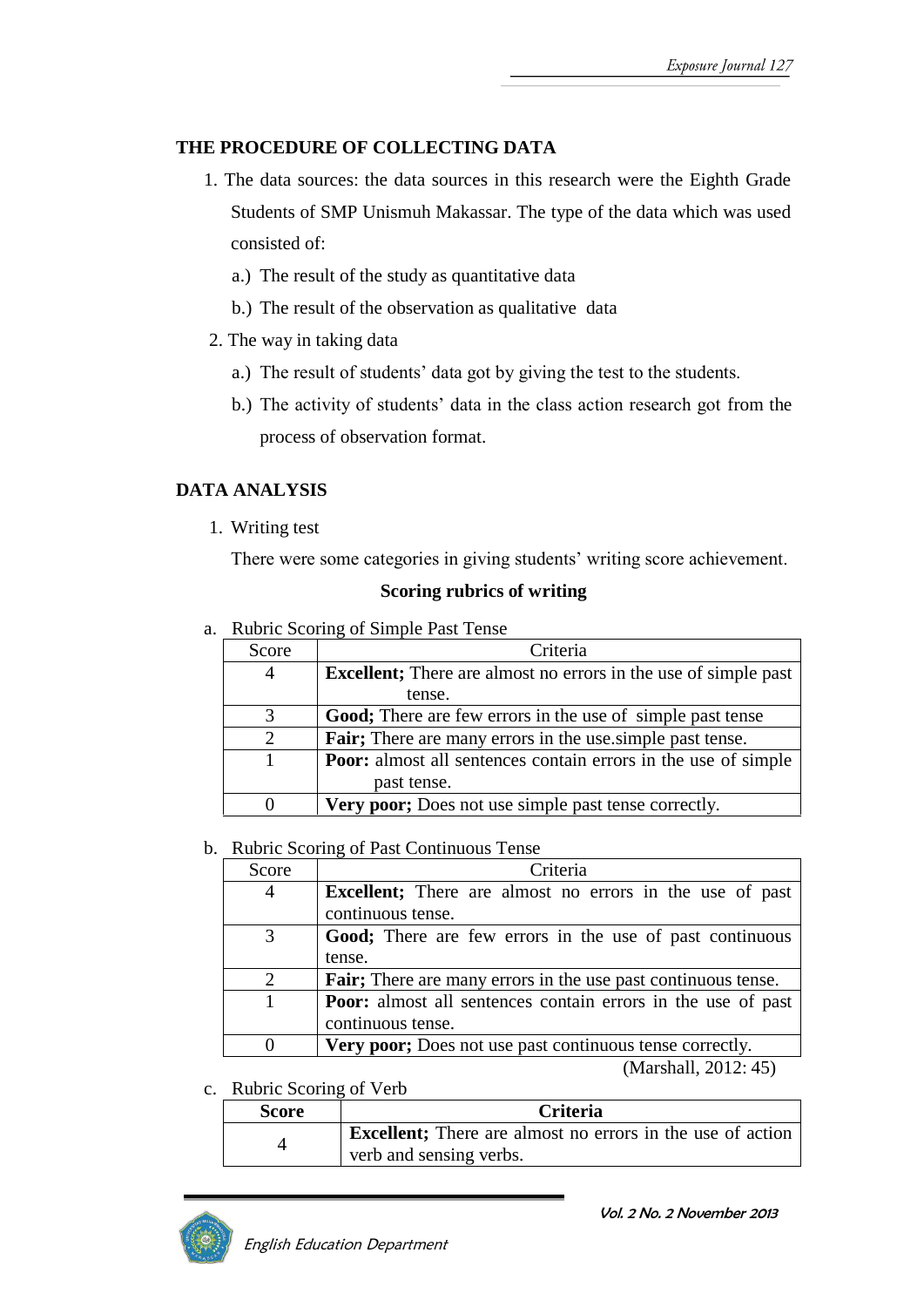| <b>Good</b> ; There are few errors in the use of action verb and<br>sensing verbs.               |
|--------------------------------------------------------------------------------------------------|
| <b>Fair</b> ; There are many errors in the use of action verb and<br>sensing verbs.              |
| <b>Poor:</b> almost all sentences contain errors in the use of<br>action verb and sensing verbs. |

#### d. Rubric Scoring of Noun

| Score | <b>Criteria</b>                                                  |  |  |
|-------|------------------------------------------------------------------|--|--|
|       | <b>Excellent</b> ; Properly changed all common nouns into        |  |  |
| 4     | proper nouns, Can identify and spell each noun(s) in all of      |  |  |
|       | the sentences correctly.                                         |  |  |
|       | Good; There are few errors in changed the common nouns           |  |  |
|       | into proper nouns, identified and spelled each nouns in all      |  |  |
|       | of the sentences.                                                |  |  |
|       | <b>Fair</b> ; There are many errors in changed the common nouns  |  |  |
|       | into proper nouns, identified and spelled each nouns in all      |  |  |
|       | of the sentences.                                                |  |  |
|       | <b>Poor</b> ; almost all sentences contain errors in changed the |  |  |
|       | common nouns into proper nouns, identified and spelled           |  |  |
|       | each nouns.                                                      |  |  |

(Arter, 2012:21)

In giving score with the students' ability in writing there were some categories that used by the researcher, as follows:

1. Calculating the score of the students' writing test by using following formula:

 $Score = \frac{X}{N} \times 100$ Notation:  $X =$ Score of the students  $N =$ Score maximum  $100 =$ Standard score

(Heaton, 1988:

- 146)
- 2. Calculating the mean score of the students' writing test by using the following fomula:

$$
\bar{X} = \frac{\sum X}{N}
$$

Where:  $\bar{X}$  = Mean

 $\sum X$  = The sum of all the scores

 $\overline{N}$  = The total number of the students

**(Gay, 1981: 357)**

3. To know the development of the students writing between cycle I to cycle II, the researcher used the percentage technique.

$$
P = \frac{x_2 - x_1}{x_1} x \; 100
$$



Vol. 2 No. 2 November 2013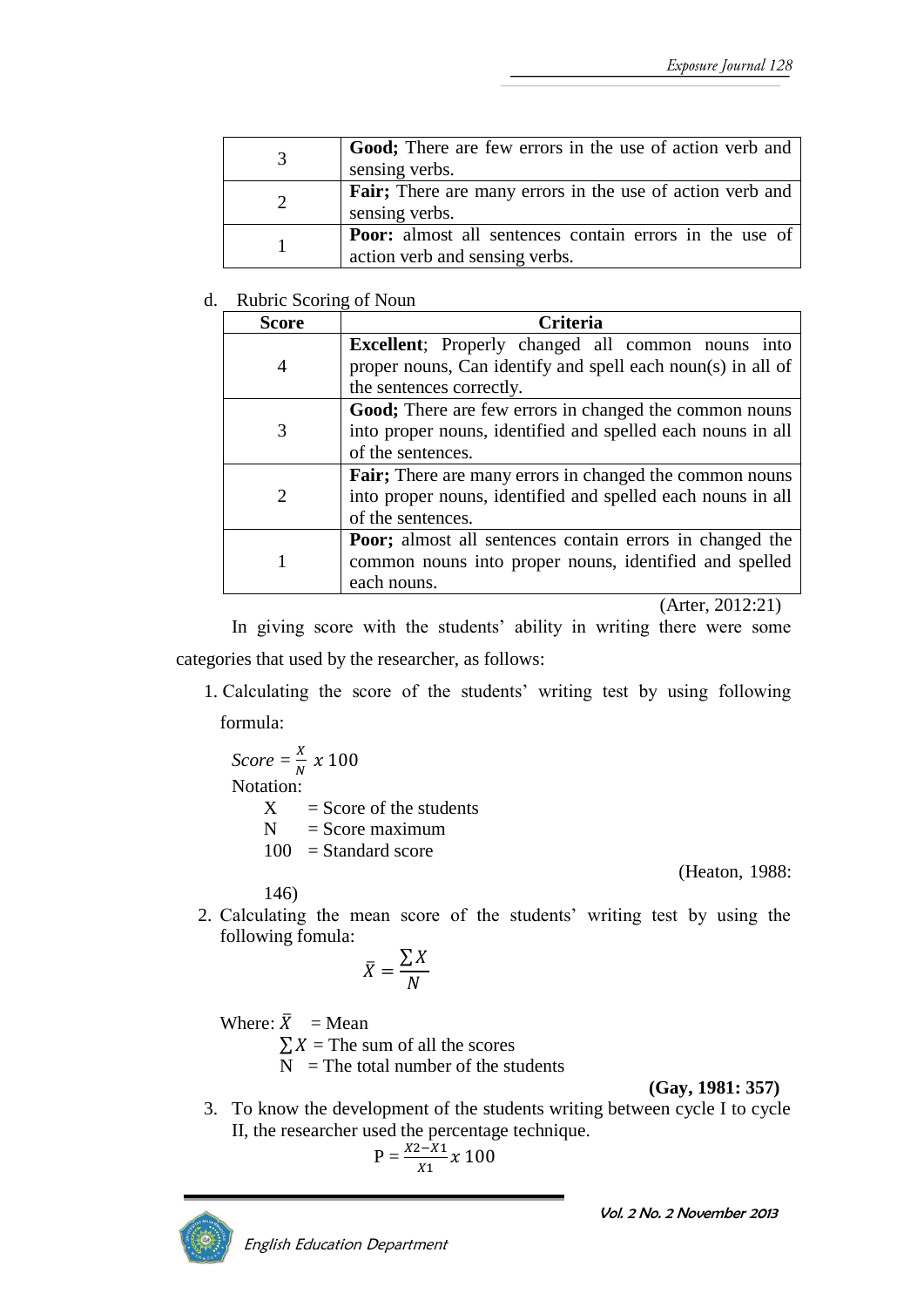Notes: P : Percentage of the students

X1 : The mean score of the cycle I

X2 : The mean score of the cycle II

#### **(Sudjana in Muayada: 2012)**

4. Calculating the percentage of the students' activity in learning process by using the following formula:

$$
P=\frac{F}{N}X\ 100\ \%
$$

Where:  $P =$  Percentage  $F = F$ requency

 $N =$  Number of students

#### **(Sudjana in Ediawati 2012)**

There were five classifications of students' score as follows: **Table 2. Scoring classification of writing**

| Tuble 2. Debiting chabbineation of writing |                       |              |  |
|--------------------------------------------|-----------------------|--------------|--|
| No.                                        | <b>Classification</b> | <b>Score</b> |  |
|                                            | Excellent             | $86 - 100$   |  |
|                                            | Good                  | $70 - 85$    |  |
| 3                                          | Fair                  | $56 - 69$    |  |
|                                            | Poor                  | $41 - 55$    |  |
|                                            | Very poor             | $\leq 40$    |  |

The researcher converted classification of the students' score, the researcher extends score 85 as maximum or excellent classification. To classify the students' score, there were 3 classifications which were used as follows:

| <b>Score</b> | <b>Classification</b> |
|--------------|-----------------------|
| $75 - 85$    | Excellent             |
| $60 - 70$    | Very good             |
|              | Fairly good           |

#### 2. Observation

Analyzing the students' participation in research toward the material and activities in teaching and learning process, it was used observation sheet by checklist. The students' active participation was described as follow:

| No. | The students' Active<br>Participation | Score          | Indicator                                                              |
|-----|---------------------------------------|----------------|------------------------------------------------------------------------|
|     | Very active                           | 4              | Students' respond to the material<br>very active                       |
|     | Active                                | 3              | Students' respond to the material<br>actively                          |
|     | Fairly active                         | $\overline{2}$ | Students' respond to the material<br>just once or twice                |
|     | Not active                            |                | Students just sit down during the<br>activity without doing something. |

(Hasan in Ediawati, 2011)

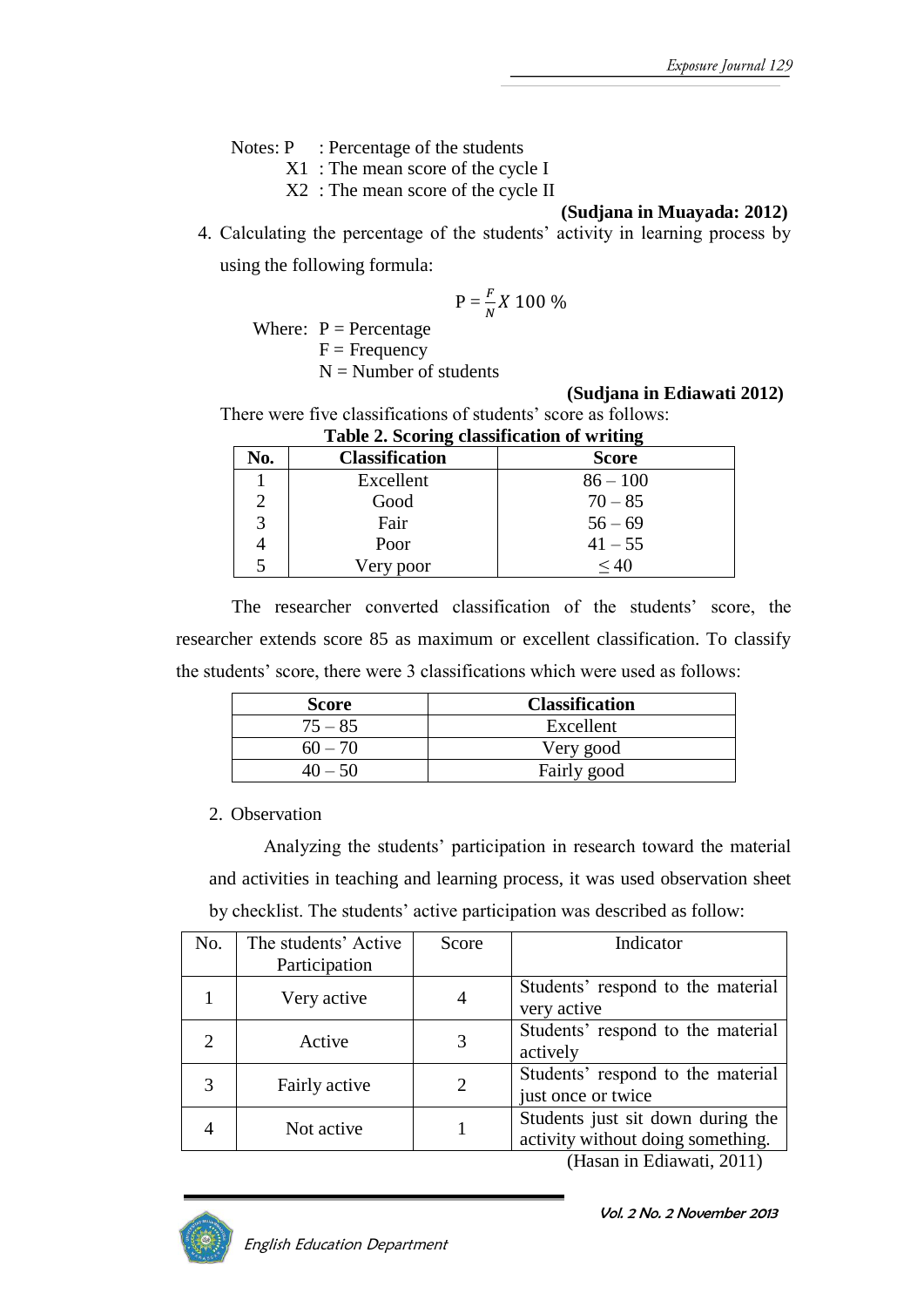Percentage the students' participation through the following formula:  $P = \frac{Fq}{4 \times N} \times 100$ 

Where:  $P = Percentage$  $Fq = Sum of all the students'score$  $=$  Total students

(Sudjana in Ediawati, 2012)

#### **FINDINGS AND DISCUSSION**

This chapter consists of the findings of the research and discussion that contains of data analysis in detail. The findings of the research cover the result of the data cycle I and cycle II about students' ability in writing and observation result. The findings of classroom action research are deal with the answer of the problem statement which the aim is to improve the students' skill in writing especially recount text. The findings consist of students' skill in writing and observation result. The data of writing skill consists of two items namely: grammar and vocabulary in diagnostic test, cycle I and cycle II.

The researcher observes many aspects to assess the implementation of FAIES method. The students show their progress in every meeting. In attitude the researcher observes about students' participation in learning by using FAIES method, are they active or passive. The next, the researcher observes students' respond during teaching and learning process, are they good or bad. The researcher also observes the students' understanding, do they get the point of subject matter or not. In the first meeting the researcher finds that the students still difficult in writing by using correct grammar and vocabulary in creating a recount text. The students have less motivation, because they feel not confidence with their writing result.

The researcher resolves this problem by using FAIES method. By using this method the researcher tries to solve the students' difficulty in grammar by gives them lots of example. They are stimulated to find the grammar pattern with their own by observing many examples which given. Then the researcher tries to solve the students' poor in vocabulary by using target language more than native language, the purpose is make them accustomed hear the target language which naturally add their vocabulary, if there an unfamiliar word for the students, the

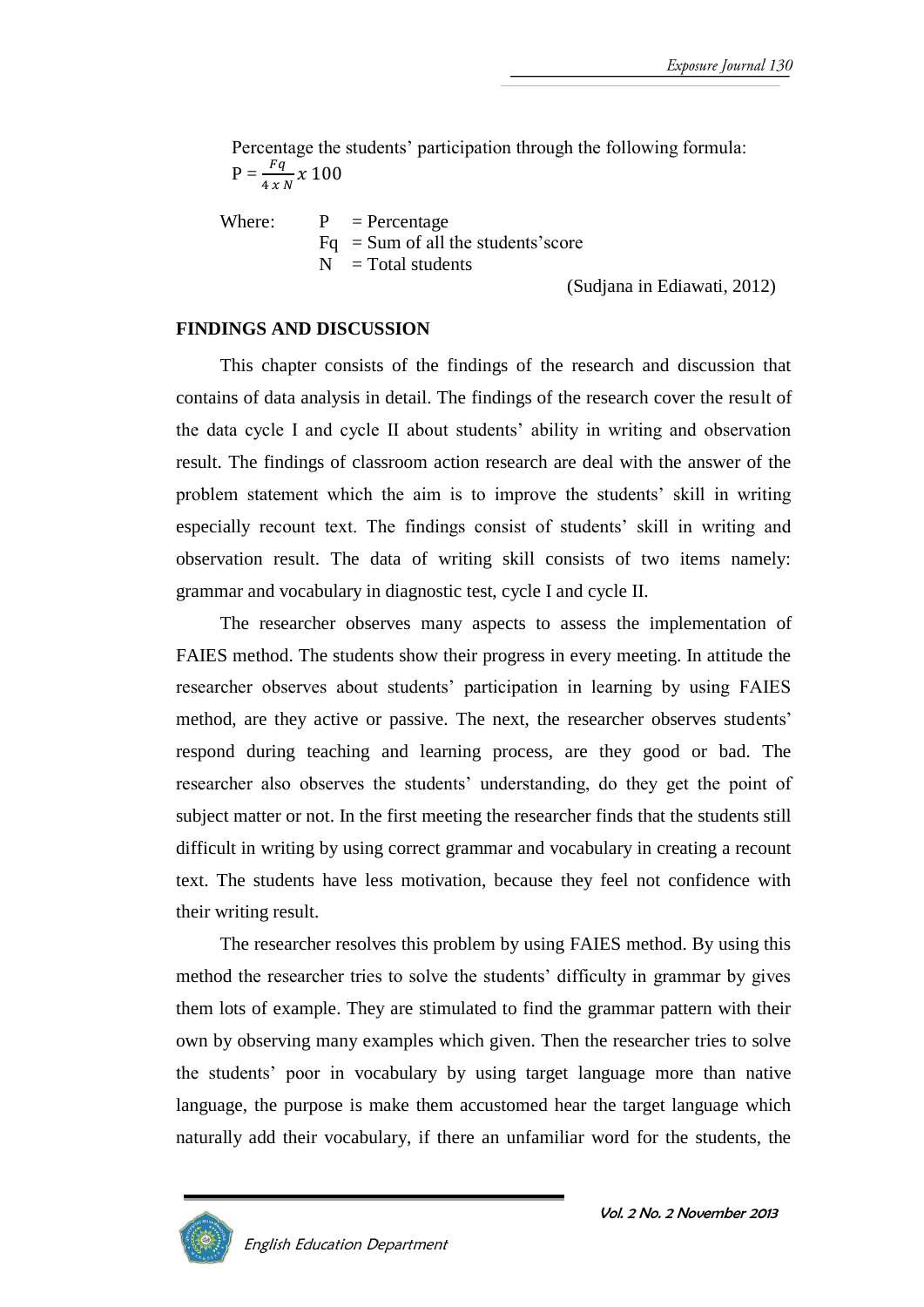researcher explains the meaning and demonstrates good model of pronunciation then asks them to repeat it and then the researcher put students in pair. In a pair, they work together to analyze the pictures or other real object which is given by the researcher. Then every group makes a recount text based on the pictures.

The researcher observes students' correspond every meeting. The result of the observation that have been done by researcher concludes that FAIES method improves students' correspond. The students admit that they enjoy this method. They do not feel bored, but more enthusiastic to follow the teaching learning process. The students looked braver and more confident to write and express their ideas regularly in their writing. They also admit that they become active and full of concentration in the classroom.

The use of FAIES method especially always use target language, serves real object from their surrounding and makes the students in pair, group or individually can make the students more active and it causes the improvement of their writing skill. The improvement of students can be seen in the improvement of students' score. The result of test shows the significant improvement. The use of FAIES method in teaching writing can overcome the students' difficulty in expressing their ideas. The students also have a positive response to the implementation of teaching writing by using FAIES method.

The students' writing skill can be improved trough FAIES method, because in this method they can share with their friends in their own pair, which makes easily understand and real object which is given for them make them easily to get the ideas for writing. If they get difficulty in the terms of grammar, FAIES method can reduce this problem by directional approach where teacher directly explain to each students who has problem about it and if they have problem about vocabulary drilling technique as the content of FAIES method can reduce it by telling them the words that they need and gives good model of pronunciation and asks then to repeat so that they remember that words even they have went home.

### **1. The Students' Writing Skill in Grammar**

The improvement of the students' writing skill in grammar at the eighth grade students of SMP Unismuh Makassar as result of the students' assessment of cycle I and cycle II is described as follows:

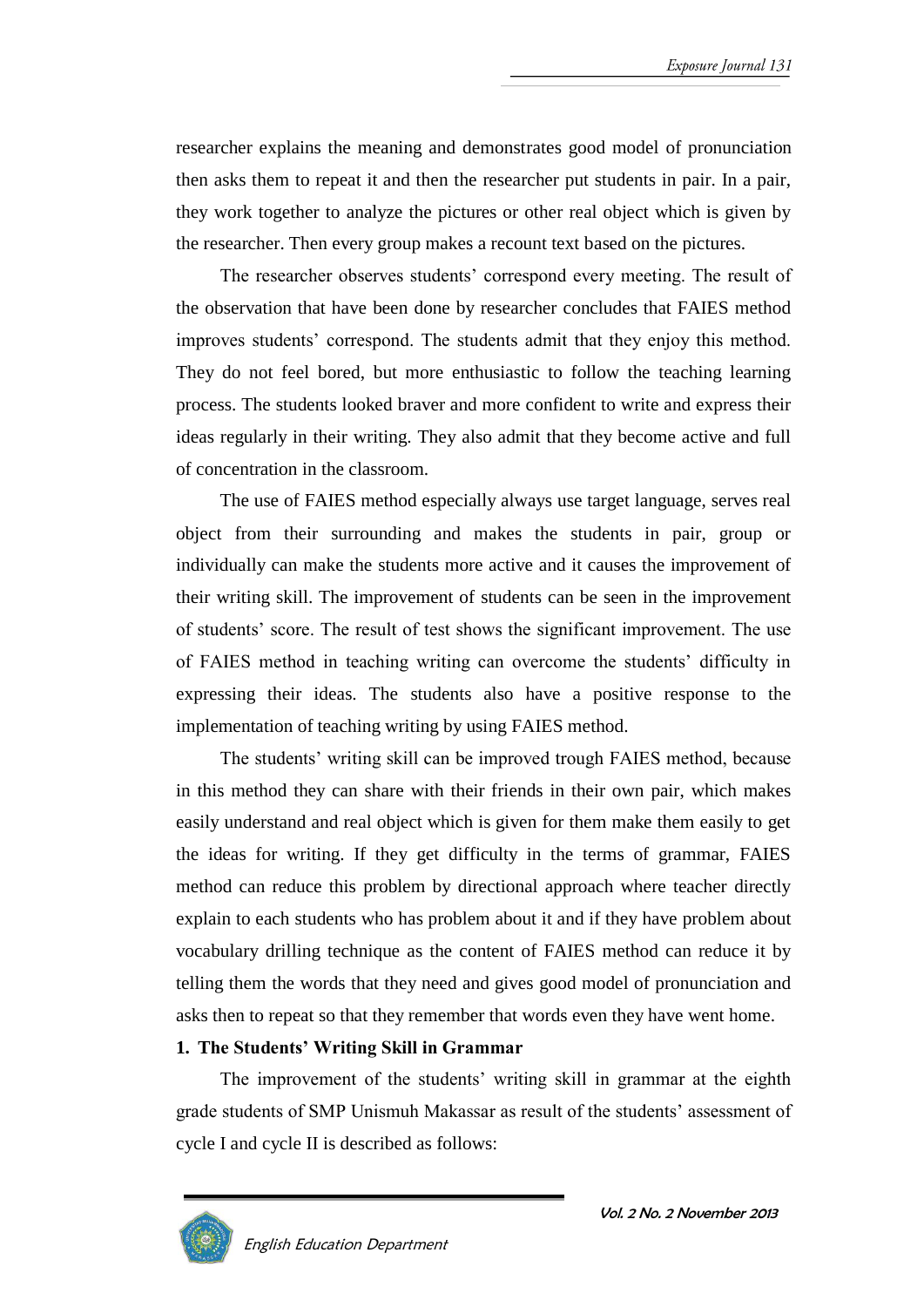|                | Mean scores $(\% )$ |                 |  |
|----------------|---------------------|-----------------|--|
| <b>Grammar</b> | <b>Cycle I</b>      | <b>Cycle II</b> |  |
|                | 61.97               |                 |  |

### Table 1: The Students' Improvement in Grammar

### **2. The Students' Writing Skill in Vocabulary**

The improvement of the students' writing skill in vocabulary at the eighth grade students of SMP Unismuh Makassar as result of the students' assessment of cycle I and cycle II is described as follows:

| Table 2: The Students' Improvement in Vocabulary |                           |                 |
|--------------------------------------------------|---------------------------|-----------------|
|                                                  | <b>Mean scores</b> $(\%)$ |                 |
| <b>Vocabulary</b>                                | <b>Cycle I</b>            | <b>Cycle II</b> |
|                                                  | 58.15                     |                 |

### Table 2: The Students' Improvement in Vocabulary

### **3. The Improvement of Students' Writing Skill**

The improvement of students' writing skill by using FAIES method is deal with grammar and vocabulary. It can be seen clearly in the following table:

Table 3: The Students' Improvement in Writing Ability

|                   | Score $(\% )$  |                 |
|-------------------|----------------|-----------------|
| <b>Variables</b>  | <b>Cycle I</b> | <b>Cycle II</b> |
| <b>Grammar</b>    | 62.15          | 77.0            |
| <b>Vocabulary</b> | 58.15          | 73.5            |
|                   | 120.12         | 150.5           |
|                   | 60.1%          | 75.25%          |

| Table 4: The Students' Classification of Vocabulary and Grammar. |  |
|------------------------------------------------------------------|--|
|------------------------------------------------------------------|--|

| No. | Classification | Score     | Frequency | Percentage |
|-----|----------------|-----------|-----------|------------|
|     | Excellent      | 86-100    |           | 15.4%      |
|     | Good           | 70-85     |           | 42.3%      |
|     | Fair           | 56-69     | 10        | 38.5%      |
|     | Poor           | $41 - 55$ |           | 3.8%       |
|     | Very Poor      | <40       |           | $0.0\%$    |

# **4. The Improvement of the students' activeness in the process of teaching and learning**

The result of the observation of the students' activeness improves in the process of teaching and learning toward the use of FAIES method. The observer conducts a classroom action research to improve the students writing

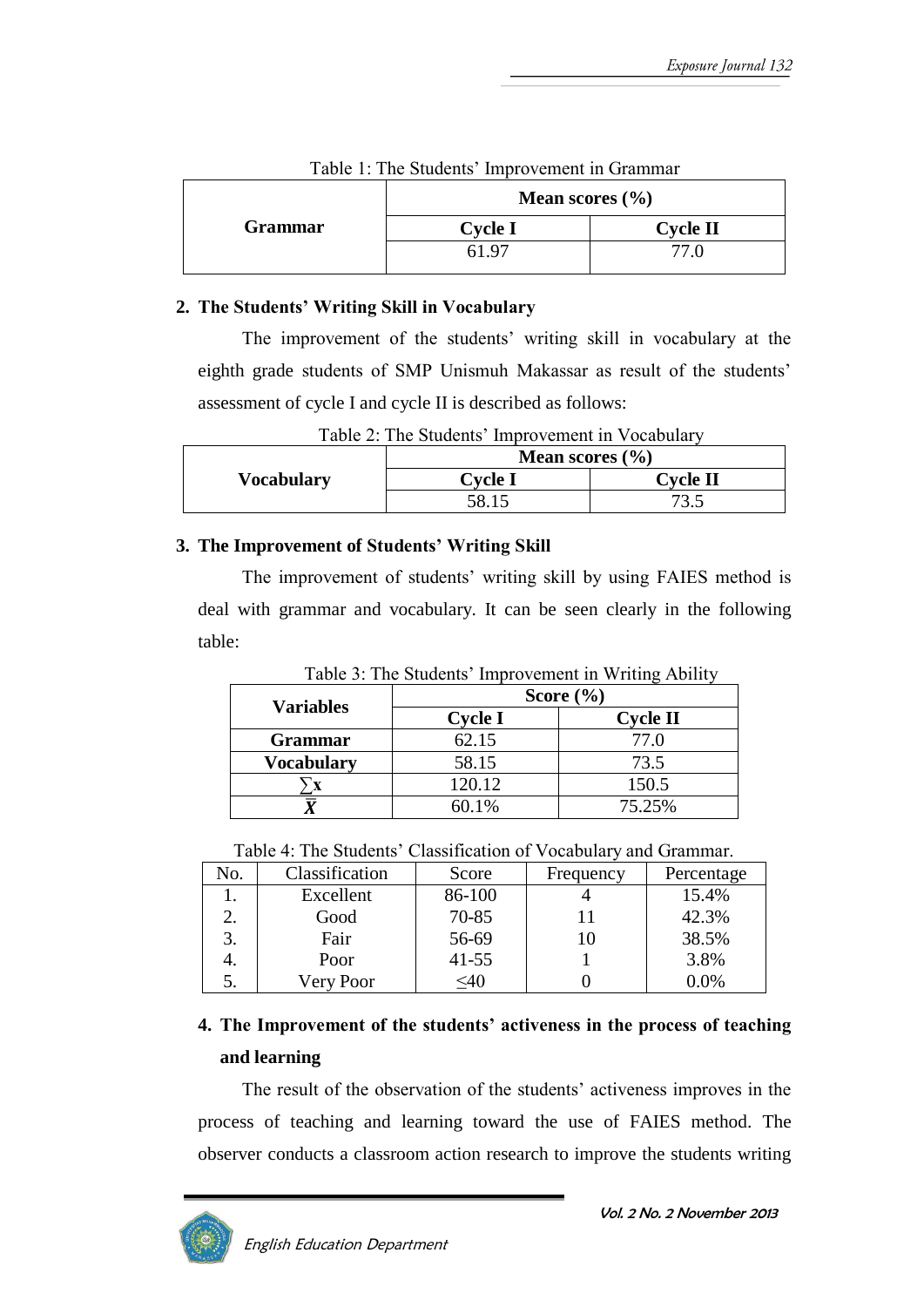ability at the eighth grade of SMP Unismuh Makassar which is conducted through 2 cycles during 8 meetings that is taken by observer through observation sheet. The result of students' activeness after doing the observation is presented in the following table:

Table 5: The Observation Result of the Students' Activeness in Teaching and Learning Process.

|       | <b>Meetings</b> |                          |       |                          | Average      |
|-------|-----------------|--------------------------|-------|--------------------------|--------------|
| Cycle | 1 st            | $\boldsymbol{\gamma}$ nd | 2rd   | $\mathbf{A}^{\text{th}}$ | <b>Score</b> |
|       | 54.3%           | 58.7%                    | 62.5% | 64.0%                    | 59.9%        |
|       | 66.4%           | 58.7%                    | 73.1% | 77.9%                    | 69.02%       |

#### **DISCUSSION**

The research findings indicates that the students' writing ability through FAIES method show the improvement of the students' writing ability, from the improvement can be showed in the process from the cycle I to cycle II. The researcher has changed the activity to be more interesting in cycle II so that the students can show the improvement more significant than in cycle I. In cycle I the researcher give less motivation, less clear explanation and the real object which is given to the students less interesting related to the implementation of FAIES method. But in cycle II, the students very enjoy the method because the researcher gives more motivation, gives explanation intensively and uses funny story pictures which make the students more attracted.

At the beginning, the students is hard to understand the explanation and lazy to write recount text by their own word. Their ability in writing was still far from the target that wants to be reached by the researcher. But after reflected this problem, the researcher tries to resolve this problem by gives them more motivation, extensive explanation and also gives the real object which more interesting than before. The researcher asks the students about their difficulty to write recount text and gives explanation as the way to solve their problem and when the researcher gets the students' error, the researcher gives explanation about their error and asks them to change it in the correct form. As the result, the students become more active and easy to write which automatically improved the students' ability in writing skill.

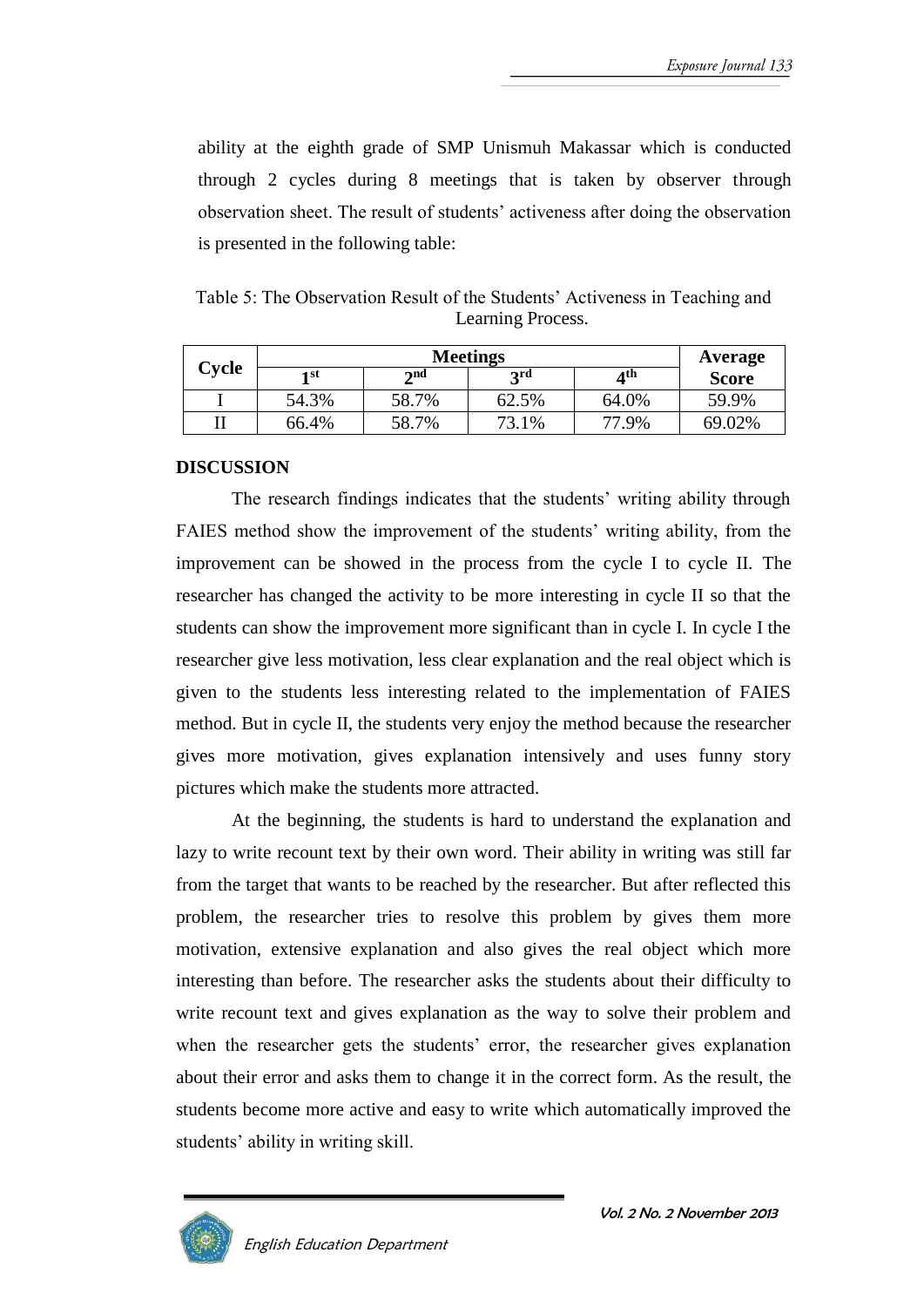There are some processes that researcher can explain as follow:

- 1. The first meeting in cycle I, before gives material to the students the researcher gives them motivation. It is important because the researcher considers that each student comes to the class with their own thought and their own purposes so it is very important to unite the objective of the students before begin the teaching and learning process. Then the researcher gives the students material about recount text. It discusses what is recount text, the different between other text is and how to create a piece of recount text. Because FAIES method suggests giving the real object which related to the material, so the researcher gives the students a piece of diary which also as one form of recount text. The researcher gives explanation by using target language but sometimes followed by the native language its aim to make the students have become accustomed listen target language and naturally their vocabulary can improve. If there is an unfamiliar word for the students, the researcher will explain the meaning and gives good model of pronunciation then asks them to repeat it. After gives clear explanation, the researcher divides the students in pair then asks them to write a diary as their task. The last, the meeting is ended by giving the conclusion about the material to make the students understand it as a whole.
- 2. The second meeting in cycle I, the researcher gives the material about *Simple Past Tense* in verbal form. Same as the first meeting, the researcher gives the students motivation and the real object in this case the researcher gives the pictures as the example of simple past tense in infinitive, negative and interrogative form. The researcher explains it also by using target language and gives good model pronunciation with the new words which can appear. Then manages the students in pair and asks them to make some sentences of simple past tense as their task. And the last the meeting is ended by giving the conclusion about the material to make the students understand it as a whole.
- 3. The third meeting in cycle I, the researcher gives the students material about *Simple Past Tense* in nominal form*.* The process of this meeting is same with the first and the second meeting, but the researcher find that the students are still difficult to make a recount text.

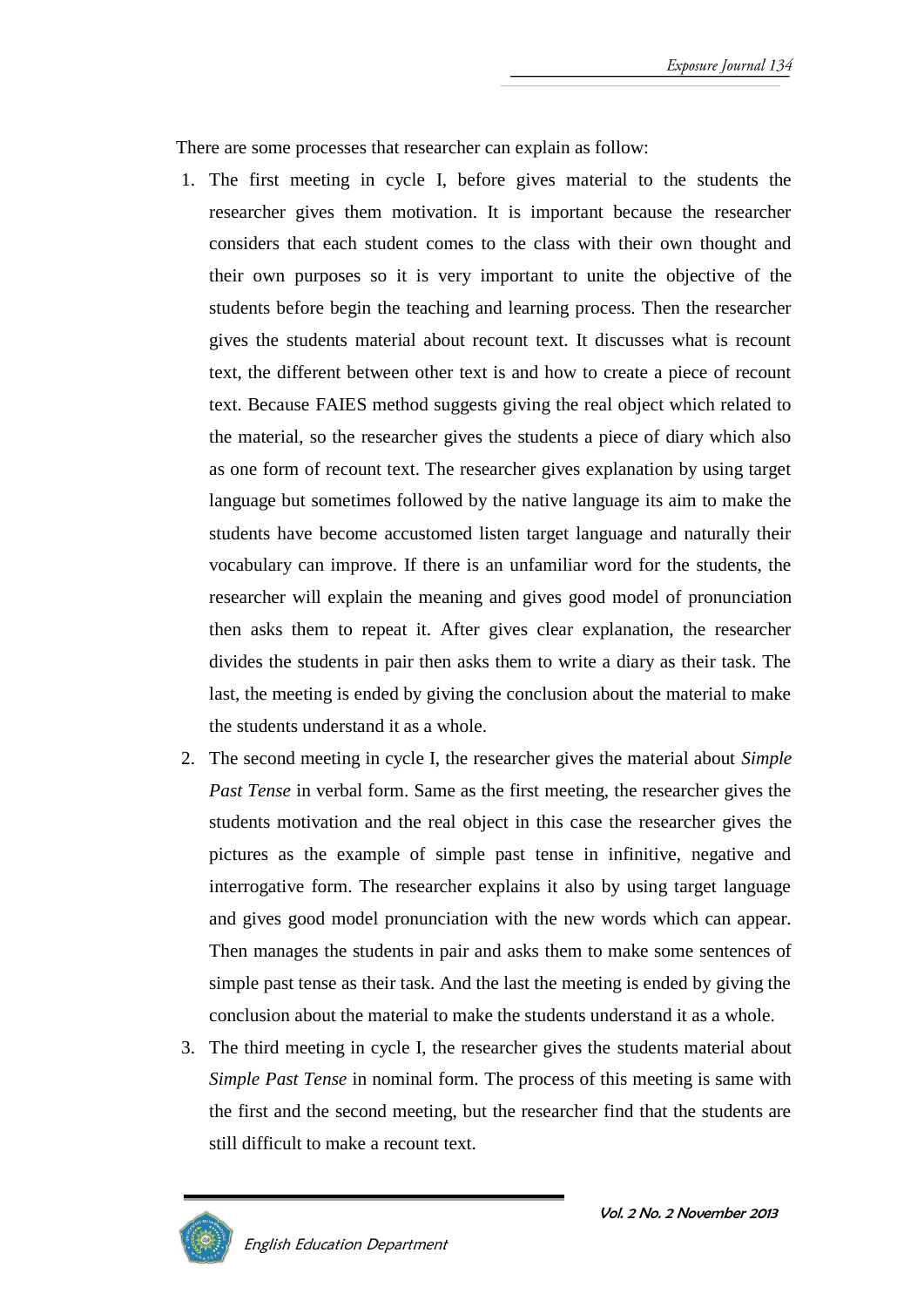4. The fourth meeting in cycle I, in this meeting the process is still same, the researcher gives material about *Past Continuous Tense* and pictures as real object which related to the material. By looking the picture each duo is asked to do the task about past continuous tense.

The result of FAIES method after applying action shows that the students' score is improving. This score is taken from students writing test in cycle I and calculating by using mean score and data analysis. After that the researcher uses the score of test to find out the students improvement percentage. The students' writing ability in cycle I is improve but the mean score was still low. It was about 60.1, so the researcher decides to continue in cycle II.

- 5. The first meeting in cycle II, in this meeting the researcher still uses FAIES method. But in this cycle the researcher do not divide the students in pair but individually. Its aim to make each students be autonomous do their task and create a piece of writing. The researcher gives each student a funny story pictures without a title and they are asked to analyze that pictures. Then the researcher gives short explanation about that picture by using target language to stimulate their idea and asks them to give the title of the picture – sequences then make recount text by retell the story in the pictures.
- 6. The second meeting in cycle II. The researcher has prepared untitled story pictures for the students. As usually the researcher opens the class by giving the students motivation before serve the material. Same at the previous meeting, the researcher divides the story pictures for each student and asks them to analyze the story picture. After they analyze it, the researcher asks them about the information that they have got from the story pictures. Next, researcher gives short explanation about it to connect the students' idea with the story picture. When the students have got the explanation, the researcher asks them to give the title of the pictures and make a recount text it. While the students are doing their task, the researcher controls each student' worksheet. If the error is found the researcher directly gives some correction and explains it. At this meeting the researcher observes that students can create a sentence

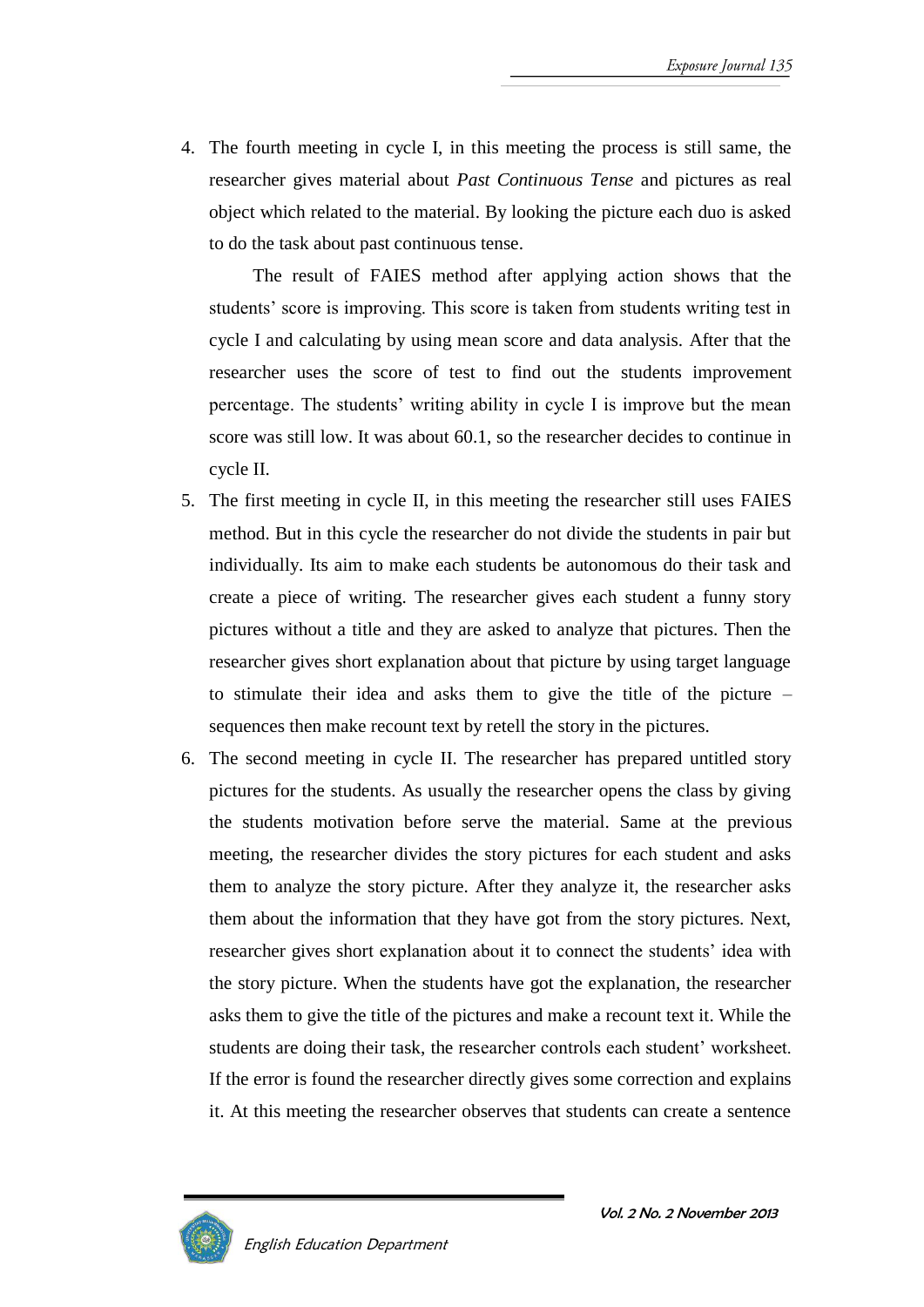with correct grammar but their vocabulary was still low despite they have progress in cycle I.

- 7. The third meeting in cycle II. The researcher gives the students story pictures which the title about COMING LATE. The process of this meeting is still same. In this meeting the students looked enjoy and easier make recount text. They can create it better than before.
- 8. The fourth meeting in cycle II. This is become the last meeting in cycle II and the process of teaching and learning is same as the meeting before. The researcher gives story pictures which title is about STOMACHACHE. In this meeting, the students are enthusiast, very active and enjoy in learning process. They can produce a good recount text and show well enough.

The result of cycle II in using FAIES method shows the students' improvement. The score is taken from students' writing test in cycle II and calculating by using the mean score in data analysis. And then the researcher uses the mean score in cycle I and cycle II to find out the students' improvement percentage. The students' improvement in using FAIES method have improved significantly form cycle I to cycle II, the mean score improve from 60.1 to 75.25.

As the result based on the findings above shown after calculating the students' score in cycle I and cycle II. It proves that the use of FAIES method can improve the students writing skill. The discussion dealing with the interpretation of findings derived from the result of finding about the observation result of students writing skill in terms of the result of students' activeness in teaching and learning process where grammar dealing with simple past tense and past continuous tense while vocabulary dealing with verb and noun.

### **1. The improvement of students' writing grammar**

The improvement of students' writing grammar, the researcher finds that the mean score in D-test the students just get 42.5 and in cycle I is 62.15. Then in cycle II is 77.0. Meanwhile there is a significant improvement after using FAIES method. In the pre-test and in the first cycle, the sense of students' grammar is vague for the readers. The researcher finds the students error in writing simple past and past continuous tense and they are still confusing to arranger the words into good sentence. The difficulty of the

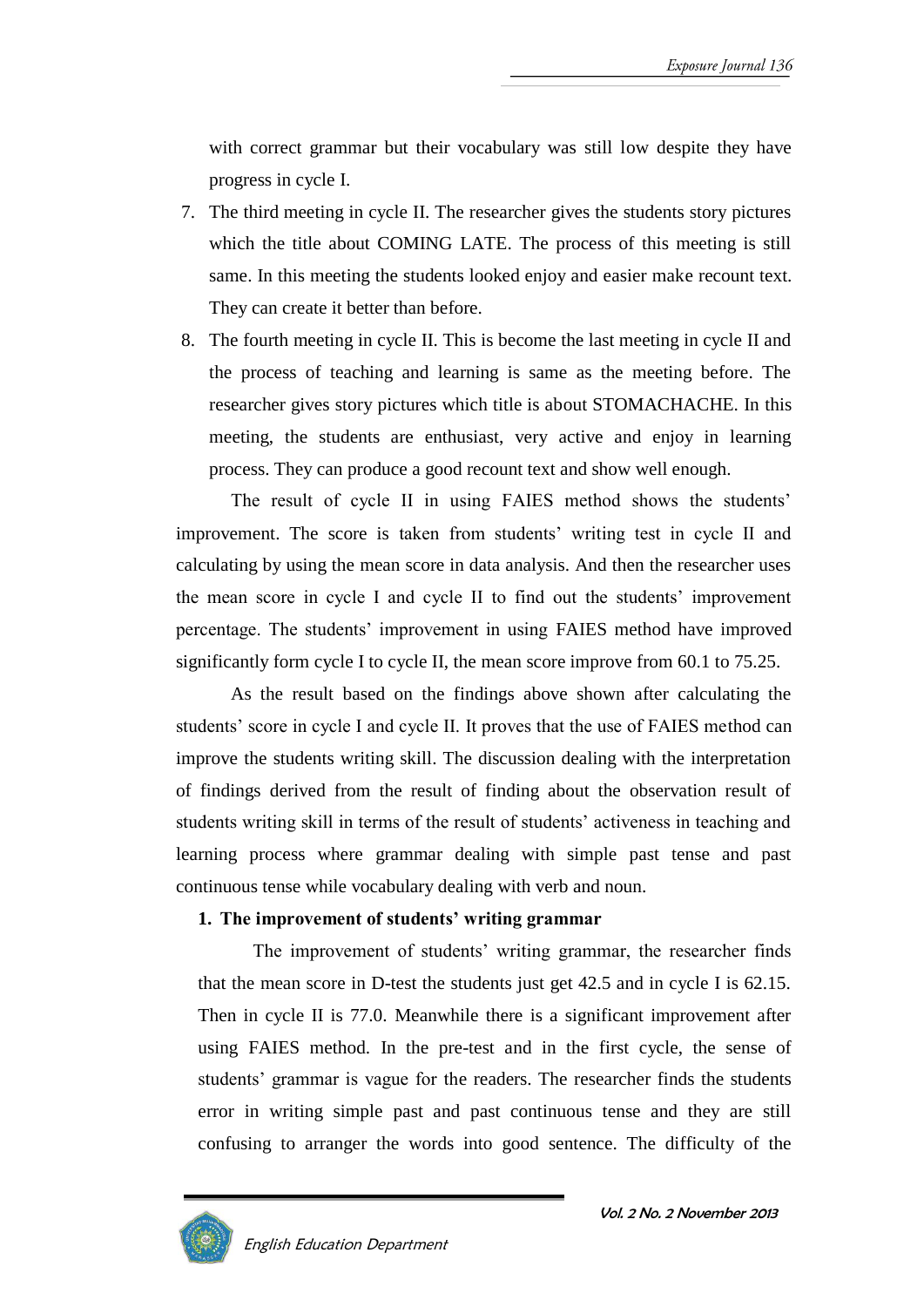students in writing is analyzed by researcher. So, the researcher decides to do the cycle II by doing revision in the lesson plan which prepares in revision planning of cycle II. Where, the researcher explains about the step to write the correct sentence. The researcher also gives more examples about it. Besides, the researcher gives the better guidance for the students in writing good recount text. From explanation above, the researcher analyzes that the students' skill in writing recount text in term of grammar is improve, where the students mean score in cycle I and cycle II was higher than D-test.

### **2. The improvement of students' writing vocabulary**

The improvement of the students' skill to write a good recount text by using FAIES method has effect that is effective. Where, the researcher finds in the data source of vocabulary that the students just get 53.8, it means that it is far from the target, but after application of FAIES method in cycle I the students score is 58.15 and 73.5 in the cycle II.

During the teaching and learning process in cycle I, the researcher finds that vocabulary of the students also not use appropriate in the recount text. The students are difficult to write or express their ideas because they are lack of vocabulary. Therefore, the students are difficult in writing.The researcher decides to do cycle II by doing revision in the lesson plan which prepare in revision planning of cycle II. The result of revision planning to resolve the students' difficulty in writing is writing activity, the researcher gives explanation about the vocabulary that has to use in writing recount text and guides them to put the words in a sentence by using correct grammar. It is done consistently in each meeting so the students to be accustomed to use appropriate vocabulary in their writing.

### **3. Observation Result**

Based on the data analysis as result of observation sheet of students' participation in learning process in previous findings shows that the participation of students from the first meeting till fourth meetings in cycle I are 54.3%, 58.7%, 62.5%, and 64.0% with mean score 59.9%. Percentage of the first till fourth meeting of the cycle II was 66.4%, 58.7%, 73.1% and

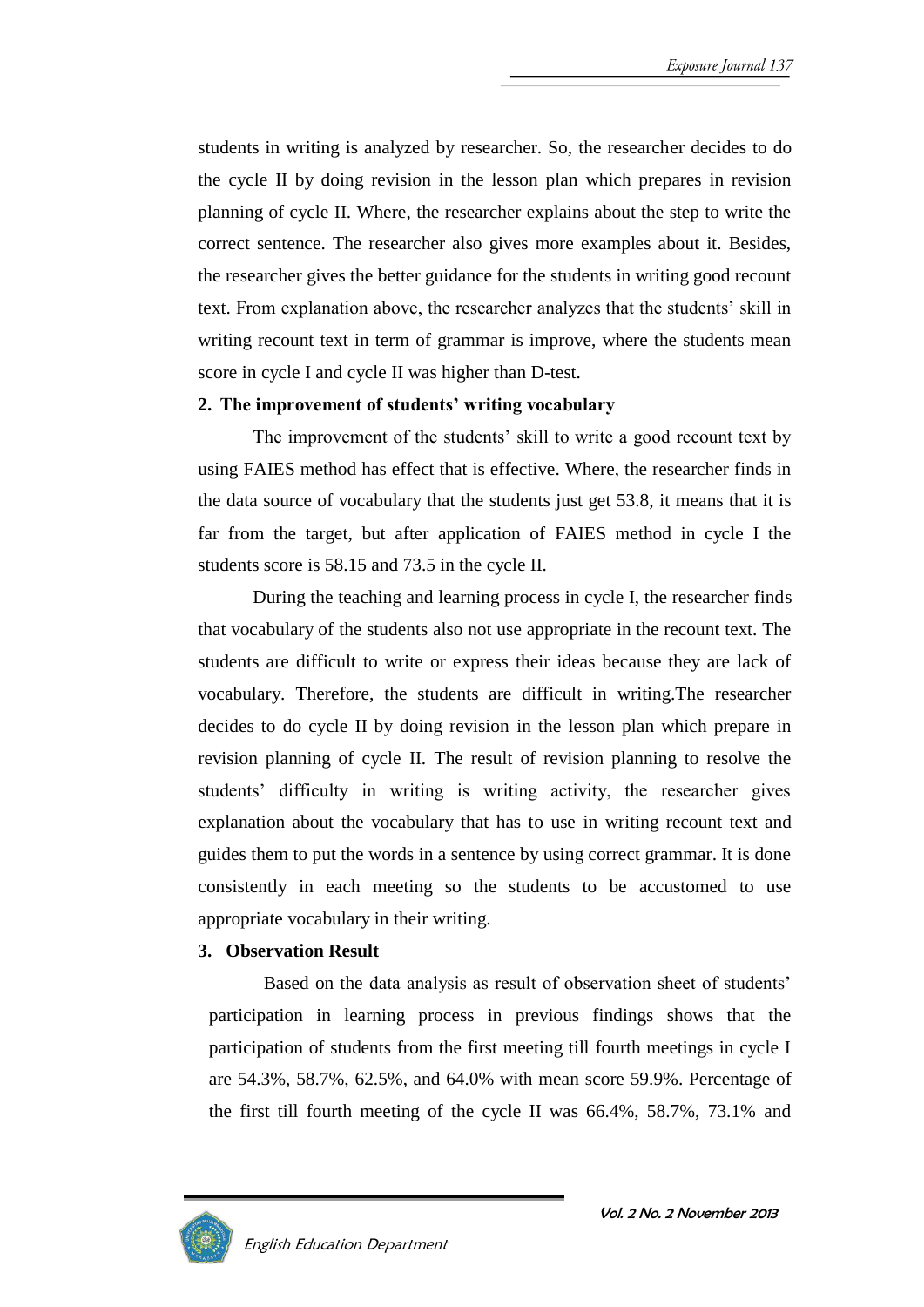77.9% with the mean score 69.02%. The improvement of the students' activeness in teaching and learning process from cycle I to cycle II is 9.12%.

This FAIES method is new for the students, but in meeting by meeting they understand that the way of this method not only give them chance to work in pair but also motivate the students to make and present a good recount text. If they get difficulty of expressing their ideas, FAIES method can reduce this problem trough gives them real object. They can help each other. So, it is interested. FAIES method has positive social interaction behavior and attitude effects in teaching and learning process, because they work together as a partner, students needs to engage such interactive abilities as a leadership, trust building, conflict management, constructive criticism, encouragement, compromise, negotiation and clarifying. After they are good as team work FAIES also let them do their task individually which makes them become autonomous. Teacher needs descried expected social interaction behaviors and attitudes of the students and to assign particular students specific rules to ensure that they consciously work on these behaviors in their team work and guides them to be autonomous as individual person.

Finally, they know form of a good work in learning writing. It gives a good respond although their activeness not achieves 100% but they are good participants during learning and teaching process.

#### **BIBLIOGRAPHY**

Atkinson, Dwigt. 2003. *L2 Writing in the Post-Process Era*. Minato-ku. Tokyo.

Badger, Richard and White, Goodith. 2000. *A process genre approach for teaching writing.* Oxford University Press.Oxford.

Basri D, M. 2010. *Fundamentals of Research Methodology.* Makassar.

Byrne, D. 1990. *Teaching Writing Skills.* London and New York: Longma Handbooks for Language Teacher.

Cook, Guy. 1990. *Discourse.* Oxford University Press. Oxford.

Crystal, D. 2000. *English As Global Language.* Cambridge: Cambridge University Press.



Vol. 2 No. 2 November 2013